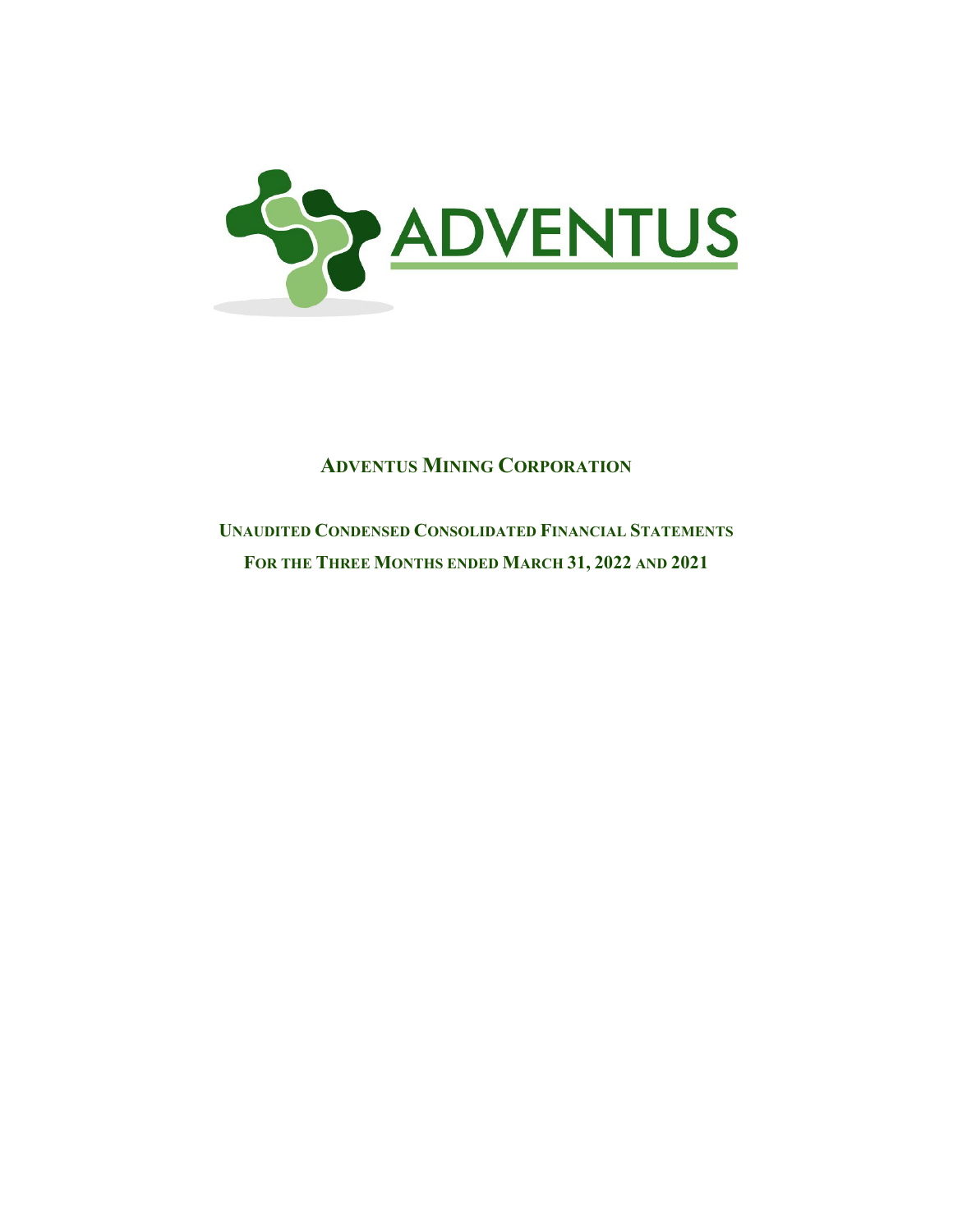# **TABLE OF CONTENTS**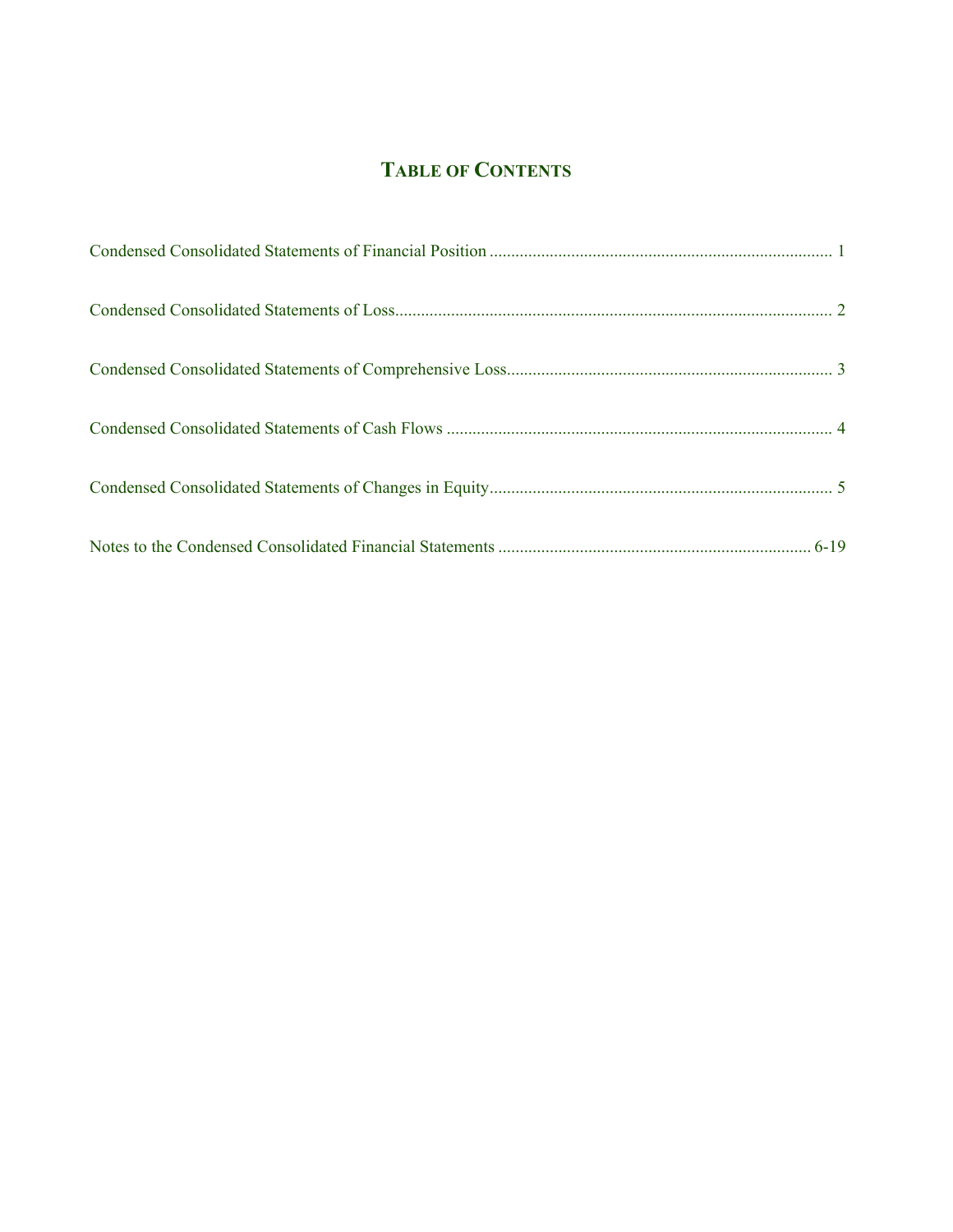# **ADVENTUS MINING CORPORATION CONDENSED CONSOLIDATED STATEMENTS OF FINANCIAL POSITION**



**(UNAUDITED) AS AT** 

| (Expressed in thousands of United States dollars) | <b>Notes</b>   | March 31,<br>2022 | December 31,<br>2021           |
|---------------------------------------------------|----------------|-------------------|--------------------------------|
|                                                   |                |                   |                                |
| <b>ASSETS</b>                                     |                |                   |                                |
| <b>Current assets</b>                             |                |                   |                                |
| Cash and cash equivalents                         |                | \$<br>23,573      | \$<br>2,929                    |
| Other receivables and prepaid expenses            | $\overline{7}$ | 576               | 361                            |
| <b>Total current assets</b>                       |                | \$<br>24,149      | \$<br>3,290                    |
| <b>Non-current assets</b>                         |                |                   |                                |
| Exploration and evaluation assets                 | 6              | \$<br>91,729      | \$<br>88,549                   |
| Property, plant and equipment                     | 5              | 6,321             | 6,354                          |
| Total non-current assets                          |                | \$<br>98,050      | \$<br>94,903                   |
| <b>TOTAL ASSETS</b>                               |                | \$<br>122,199     | \$<br>98,193                   |
|                                                   |                |                   |                                |
| <b>LIABILITIES</b>                                |                |                   |                                |
| <b>Current liabilities</b>                        |                |                   |                                |
| Accounts payable and accrued liabilities          |                | \$<br>2,489       | \$<br>2,515                    |
| Other liabilities                                 | 8              | 744               | \$                             |
| <b>Total current liabilities</b>                  |                | \$<br>3,233       | \$<br>2,515                    |
| <b>Non-current liabilities</b>                    |                |                   |                                |
| <b>Other liabilities</b>                          | 8              | \$<br>68          | \$<br>$\overline{\phantom{a}}$ |
| Total non-current liabilities                     |                | \$<br>68          | \$<br>$\sim$                   |
| <b>Total liabilities</b>                          |                | \$<br>3,301       | \$<br>2,515                    |
| <b>Equity</b>                                     |                |                   |                                |
| Shareholders' equity                              |                | \$<br>104,846     | \$<br>82,337                   |
| Non-controlling interest                          |                | 14,052            | 13,341                         |
| <b>Total equity</b>                               |                | \$<br>118,898     | \$<br>95,678                   |
| <b>TOTAL LIABILITIES AND EQUITY</b>               |                | \$<br>122,199     | \$<br>98,193                   |

Commitments (Note 13)

On behalf of the Board (Approved on May 27, 2022)

*/s/ "Christian Kargl-Simard" /s/ "Paul Sweeney"*

Christian Kargl-Simard, Director **Paul Sweeney, Director** Paul Sweeney, Director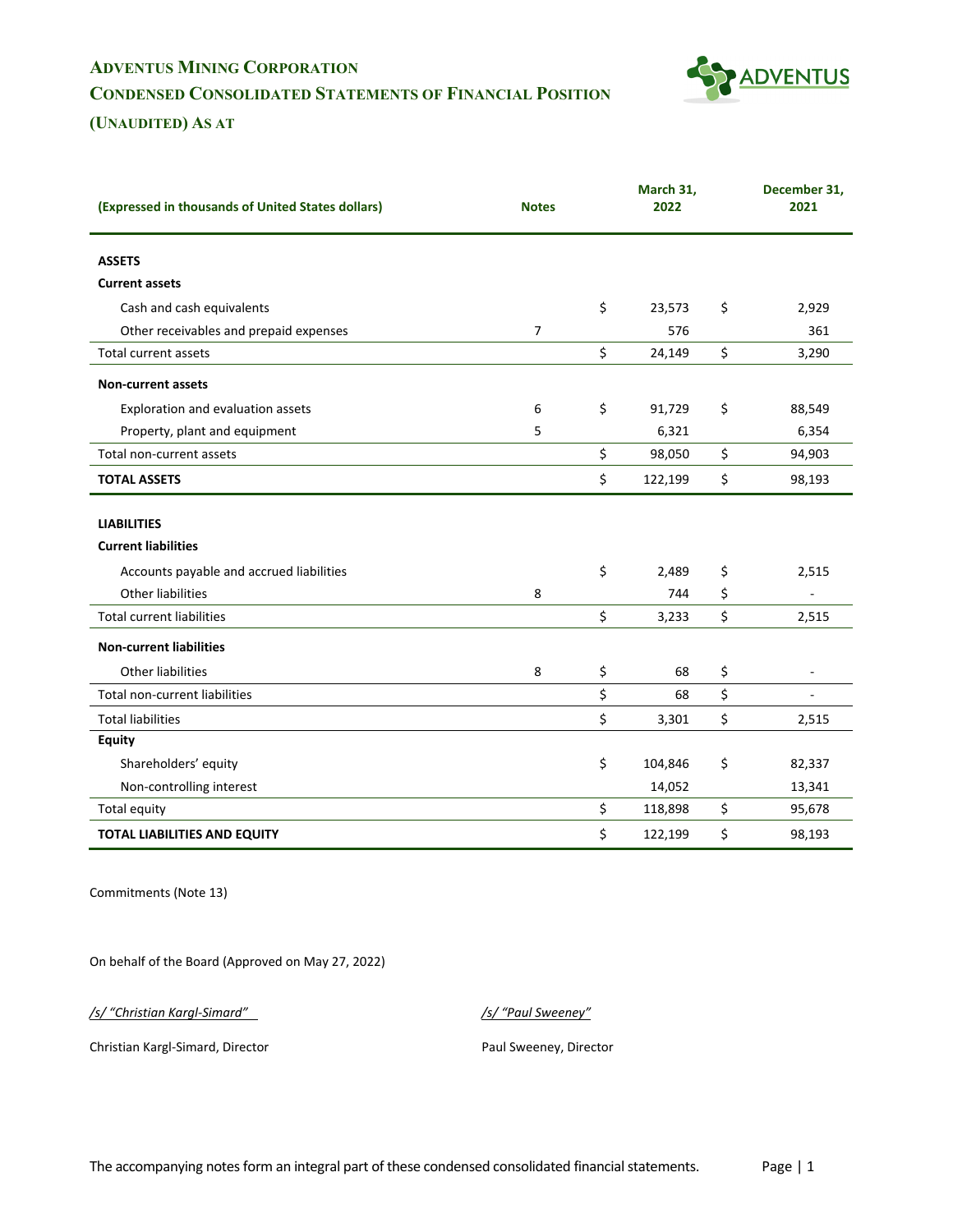# **ADVENTUS MINING CORPORATION CONDENSED CONSOLIDATED STATEMENTS OF LOSS**



**For the three months ended March 31,**

## **(UNAUDITED)**

| (Expressed in thousands of United States dollars, except per share<br>amounts)     | <b>Notes</b> | 2022         | 2021 |             |  |  |
|------------------------------------------------------------------------------------|--------------|--------------|------|-------------|--|--|
| <b>Expenses and other</b>                                                          |              |              |      |             |  |  |
| Employee benefits                                                                  |              | \$<br>429    | \$   | 264         |  |  |
| Professional and consulting fees                                                   |              | 182          |      | 109         |  |  |
| Other expenses                                                                     |              | 251          |      | 163         |  |  |
| Share-based compensation                                                           | 9(c)(e)      | 244          |      | 235         |  |  |
| Depreciation                                                                       | 5            | 2            |      | 12          |  |  |
| Foreign exchange loss (gain)                                                       |              | 26           |      | (7)         |  |  |
| Interest income                                                                    |              | (16)         |      | (19)        |  |  |
| Share of loss in associate                                                         |              |              |      | 48          |  |  |
| Fair value gain on derivative liabilities                                          | 9(b)         | (781)        |      |             |  |  |
|                                                                                    |              | \$<br>337    | \$   | 805         |  |  |
| Loss before income taxes                                                           |              | (337)        |      | (805)       |  |  |
| Income tax expense                                                                 |              |              |      |             |  |  |
| <b>Net loss</b>                                                                    |              | \$<br>(337)  | \$   | (805)       |  |  |
| Net loss attributable to:                                                          |              |              |      |             |  |  |
| Common shareholders                                                                |              | (308)        |      | (802)       |  |  |
| Non-controlling interest                                                           |              | (29)         |      | (3)         |  |  |
|                                                                                    |              | \$<br>(337)  | \$   | (805)       |  |  |
|                                                                                    |              |              |      |             |  |  |
| Net loss per common share attributable to common shareholders<br>Basic and diluted |              |              |      |             |  |  |
|                                                                                    |              | \$<br>(0.00) | \$   | (0.01)      |  |  |
| Weighted average number of shares<br>Basic and diluted                             |              |              |      |             |  |  |
|                                                                                    | 9(e)         | 156,758,243  |      | 131,130,826 |  |  |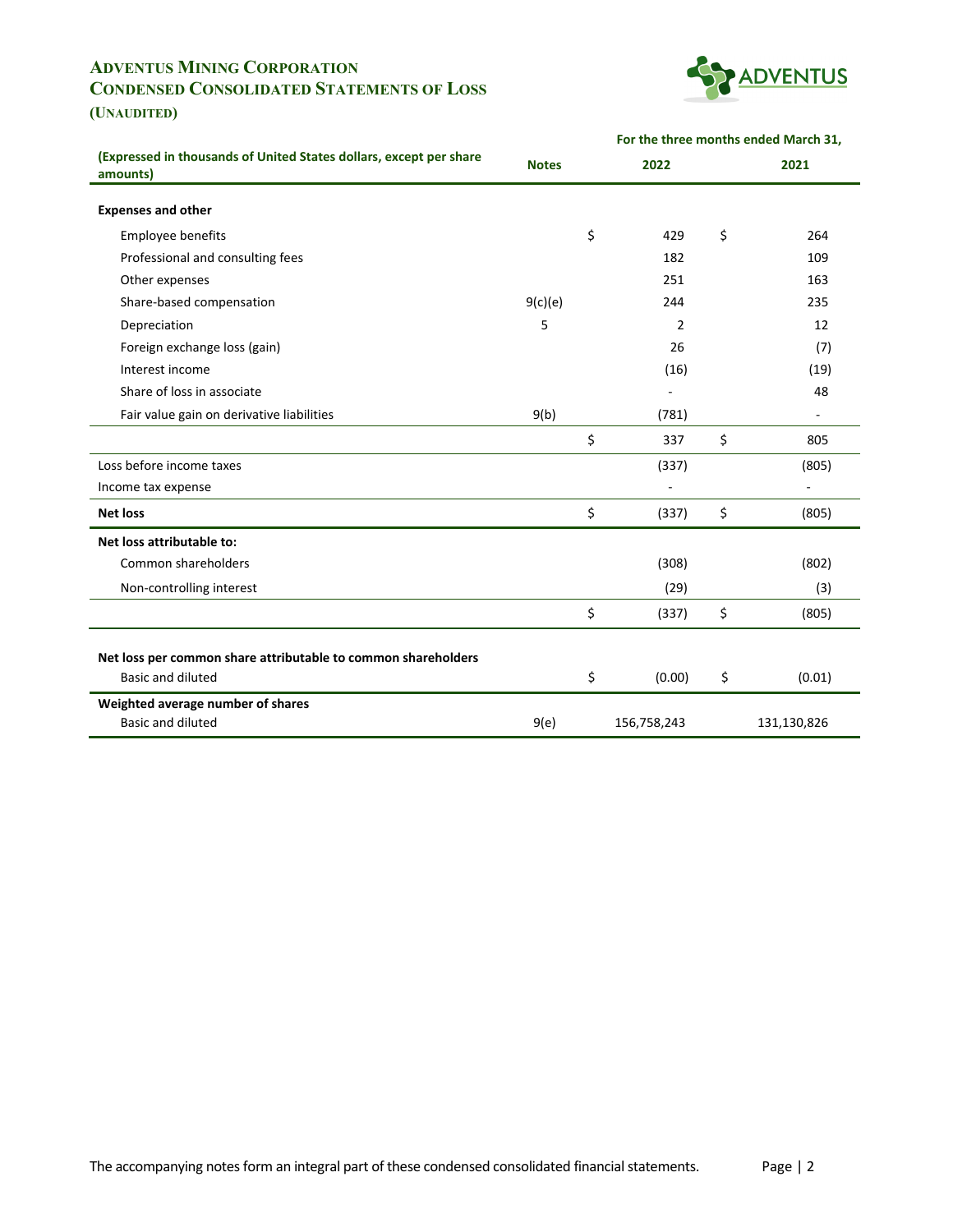# **ADVENTUS MINING CORPORATION CONDENSED CONSOLIDATED STATEMENTS OF COMPREHENSIVE LOSS**



**(UNAUDITED)**

|                                                                                       |              |       |           | For the three months ended |
|---------------------------------------------------------------------------------------|--------------|-------|-----------|----------------------------|
|                                                                                       |              |       | March 31, |                            |
| (Expressed in thousands of United States dollars)                                     | <b>Notes</b> | 2022  |           | 2021                       |
| <b>Net loss</b>                                                                       | \$           | (337) | \$        | (805)                      |
| Other comprehensive gain (loss)<br>To be reclassified subsequently to profit or loss: |              |       |           |                            |
| Foreign currency translation adjustment on foreign operations                         |              | 3     |           | 18                         |
| <b>Total comprehensive loss</b>                                                       | \$           | (334) | \$        | (787)                      |
| Total comprehensive loss attributable to:                                             |              |       |           |                            |
| Common shareholders                                                                   |              | (305) |           | (784)                      |
| Non-controlling interest                                                              |              | (29)  |           | (3)                        |
|                                                                                       | \$           | (334) | Ś         | (787)                      |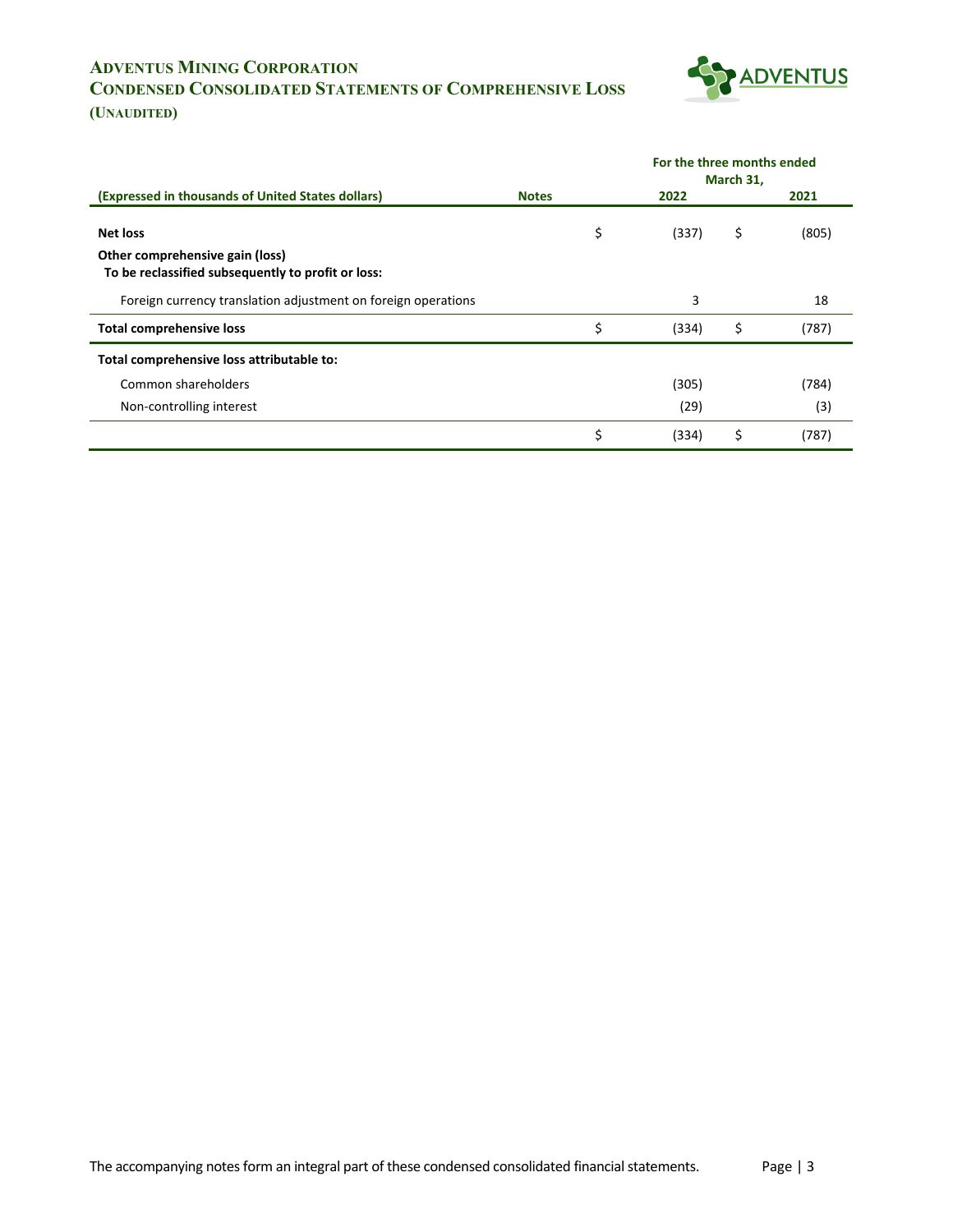# **ADVENTUS MINING CORPORATION CONDENSED CONSOLIDATED STATEMENTS OF CASH FLOWS**



**(UNAUDITED)**

|                                                         |              | For the three months ended March 31,<br>2022<br>2021 |    |          |  |  |  |  |
|---------------------------------------------------------|--------------|------------------------------------------------------|----|----------|--|--|--|--|
| (Expressed in thousands of United States dollars)       | <b>Notes</b> |                                                      |    |          |  |  |  |  |
| <b>Operating activities</b>                             |              |                                                      |    |          |  |  |  |  |
| Net loss                                                |              | \$<br>(337)                                          | \$ | (805)    |  |  |  |  |
| Adjustments for operating activities:                   |              |                                                      |    |          |  |  |  |  |
| Depreciation                                            |              | 2                                                    |    | 12       |  |  |  |  |
| Share-based compensation                                | 9(c)(d)      | 244                                                  |    | 235      |  |  |  |  |
| General exploration                                     |              | 11                                                   |    | 10       |  |  |  |  |
| Share of loss in associate                              |              |                                                      |    | 48       |  |  |  |  |
| Fair value gain on derivative liabilities               | 9(b)         | (781)                                                |    |          |  |  |  |  |
| Unrealized exchange gain                                |              | (26)                                                 |    | (87)     |  |  |  |  |
|                                                         |              | \$<br>(887)                                          | \$ | (587)    |  |  |  |  |
| Changes in non-cash operating working capital:          |              |                                                      |    |          |  |  |  |  |
| Other receivables and prepaid expenses                  |              | (214)                                                |    | 262      |  |  |  |  |
| Accounts payable, accrued and other liabilities         |              | (58)                                                 |    | 327      |  |  |  |  |
|                                                         |              | \$<br>(272)                                          | \$ | 589      |  |  |  |  |
| Cash (used in) generated by operating activities        |              | \$<br>(1, 159)                                       | \$ | 2        |  |  |  |  |
| <b>Investing activities</b>                             |              |                                                      |    |          |  |  |  |  |
| Exploration and evaluation assets                       |              | (3,083)                                              |    | (930)    |  |  |  |  |
| General exploration                                     |              | (11)                                                 |    | (10)     |  |  |  |  |
| Acquisition of property, plant and equipment            |              | (21)                                                 |    | (14)     |  |  |  |  |
| Options to purchase mineral interests                   |              |                                                      |    | (4,901)  |  |  |  |  |
| Cash used in investing activities                       |              | \$<br>(3, 115)                                       | \$ | (5,855)  |  |  |  |  |
| <b>Financing activities</b>                             |              |                                                      |    |          |  |  |  |  |
| Net proceeds from issuance of shares and warrants       | 9(a)(b)      | 24,890                                               |    |          |  |  |  |  |
| Issuance of common shares on exercise of stock options  | 9(c)         |                                                      |    | 41       |  |  |  |  |
| Cash provided by financing activities                   |              | \$<br>24,890                                         | \$ | 41       |  |  |  |  |
| Net increase (decrease) in cash and cash equivalents    |              | 20,616                                               |    | (5, 812) |  |  |  |  |
| Effect of foreign exchange on cash and cash equivalents |              | 28                                                   |    | 90       |  |  |  |  |
| Cash and cash equivalents, beginning of period          |              | 2,929                                                |    | 21,618   |  |  |  |  |
| Cash and cash equivalents, end of period                |              | \$<br>23,573                                         | \$ | 15,896   |  |  |  |  |
| Cash and cash equivalents consist of:                   |              |                                                      |    |          |  |  |  |  |
| Deposits with banks                                     |              | 23,488                                               |    | 1,207    |  |  |  |  |
| Short term deposits                                     |              | 85                                                   |    | 14,689   |  |  |  |  |
| Cash and cash equivalents, end of period                |              | \$<br>23,573                                         | \$ | 15,896   |  |  |  |  |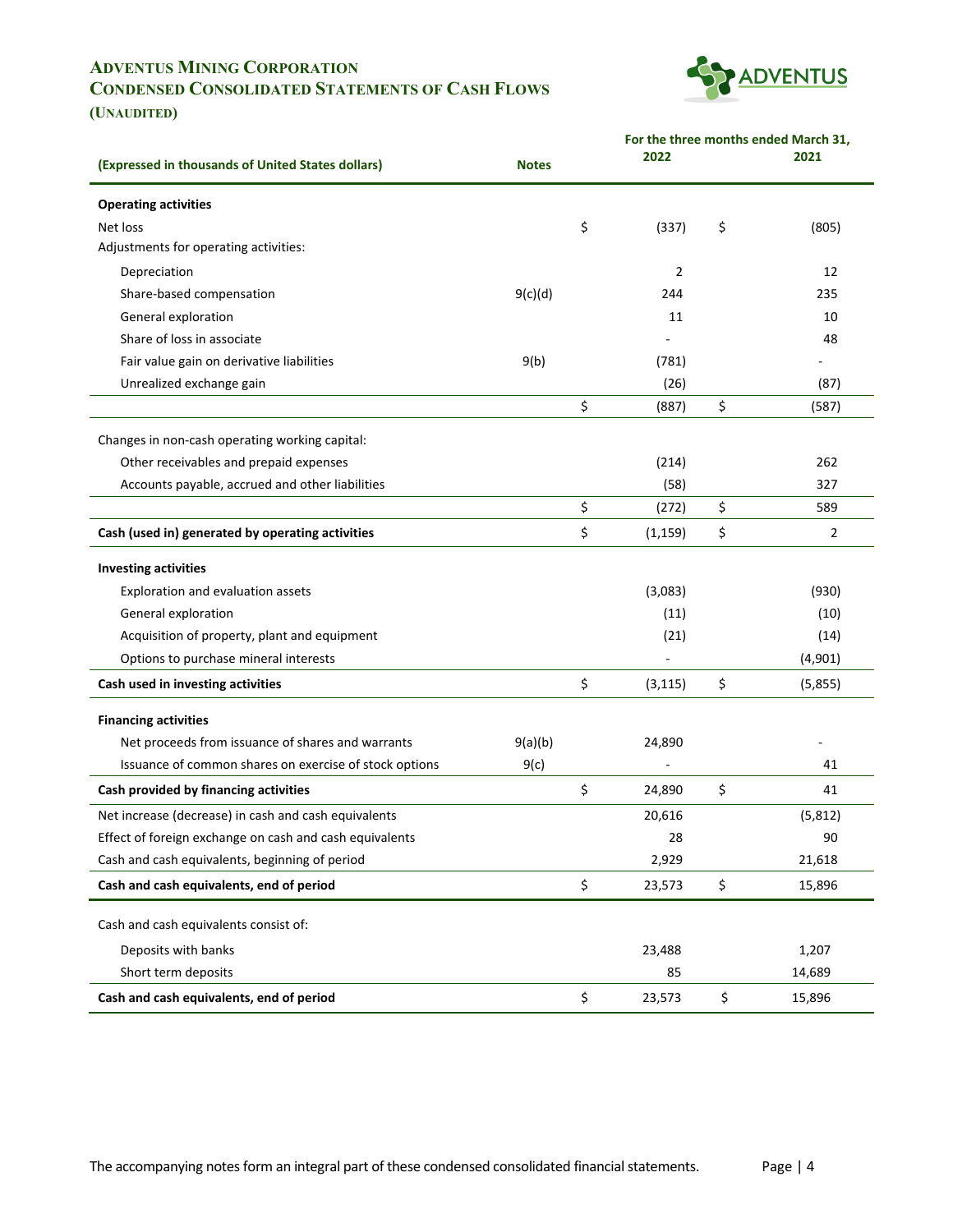# **ADVENTUS MINING CORPORATION CONDENSED CONSOLIDATED STATEMENTS OF CHANGES IN EQUITY**



**(UNAUDITED)**

| (Expressed in United States dollars,                  |                | <b>Common Shares</b> |               | <b>Contributed</b> | <b>Accumulated</b><br><b>Other</b><br>Comprehensive | <b>Accumulated</b><br>earnings | <b>Total</b><br>Shareholders' |    | Non-<br>controlling      |     |                          |
|-------------------------------------------------------|----------------|----------------------|---------------|--------------------|-----------------------------------------------------|--------------------------------|-------------------------------|----|--------------------------|-----|--------------------------|
| except share amounts)                                 | <b>Notes</b>   | <b>Number</b>        | <b>Amount</b> | <b>Surplus</b>     | <b>Loss</b>                                         | (loss)                         | <b>Equity</b>                 |    | Interest                 |     | <b>Total Equity</b>      |
| Balance, January 1, 2021                              |                | 131,091,382 \$       | $72,143$ \$   | 2,319              | \$<br>701                                           | \$<br>$(12, 332)$ \$           | 62,831                        | \$ | $1,458$ \$               |     | 64,289                   |
| <b>Exercise of options</b>                            | 9(c)           | 50,000               | 68            | (27)               |                                                     |                                | 41                            |    |                          |     | 41                       |
| Share-based compensation                              | 9(c)(d)        |                      |               | 235                |                                                     |                                | 235                           |    |                          |     | 235                      |
| Net loss                                              |                |                      |               |                    | ÷,                                                  | (802)                          | (802)                         |    | (3)                      |     | (805)                    |
| Other comprehensive earnings                          |                |                      |               | $\sim$             | 18                                                  | $\sim$                         | 18                            |    | $\sim$                   |     | 18                       |
| <b>Balance, March 31, 2021</b>                        |                | 131,141,382 \$       | 72,211 \$     | 2,527              | \$<br>719                                           | \$<br>$(13, 134)$ \$           | 62,323                        | \$ | 1,455                    | -\$ | 63,778                   |
| <b>Exercise of options</b>                            | 9(c)           | 450,000              | 141           | (52)               | $\overline{a}$                                      |                                | 89                            |    |                          |     | 89                       |
| Share-based compensation                              |                |                      |               | 406                |                                                     |                                | 406                           |    |                          |     | 406                      |
| Cash-settled RSUs                                     |                |                      | ÷.            | (330)              |                                                     |                                | (330)                         |    |                          |     | (330)                    |
| <b>Equity-settled RSUs</b>                            |                | 200,000              | 145           | (145)              |                                                     |                                |                               |    |                          |     |                          |
| Non-controlling interest of Salazar<br>Holdings       | 4              |                      |               |                    |                                                     |                                | $\overline{a}$                |    | 11,895                   |     | 11,895                   |
| Net earnings                                          |                |                      |               |                    |                                                     | 19,924                         | 19,924                        |    | (9)                      |     | 19,915                   |
| Other comprehensive loss                              |                |                      |               |                    | (75)                                                | $\overline{\phantom{a}}$       | (75)                          |    | $\overline{\phantom{a}}$ |     | (75)                     |
| Balance, December 31, 2021                            |                | 131,791,382 \$       | 72,497 \$     | 2,406              | \$<br>644                                           | \$<br>$6,790$ \$               | 82,337                        | \$ | $13,341$ \$              |     | 95,678                   |
| Shares issued under prospectus<br>placement           | 9(a)           | 34,569,500           | 25,229        |                    |                                                     |                                | 25,229                        |    |                          |     | 25,229                   |
| Share issuance costs                                  | 9(a)           |                      | (1,751)       |                    |                                                     |                                | (1,751)                       |    |                          |     | (1,751)                  |
| Share-based compensation                              | 9(c)(d)        |                      |               | 244                |                                                     |                                | 244                           |    |                          |     | 244                      |
| RSU settlement and reclassification<br>to liabilities | 9(d)           |                      |               | (168)              |                                                     |                                | (168)                         |    | ۰                        |     | (168)                    |
| Non-controlling interest of Salazar<br>Holdings       | $\overline{4}$ |                      |               |                    |                                                     | (740)                          | (740)                         |    | 740                      |     | $\overline{\phantom{0}}$ |
| Net loss                                              |                |                      |               |                    |                                                     | (308)                          | (308)                         |    | (29)                     |     | (337)                    |
| Other comprehensive earnings                          |                |                      |               |                    | 3                                                   |                                | 3                             |    | $\overline{\phantom{a}}$ |     | 3                        |
| Balance, March 31, 2022                               |                | 166,360,882 \$       | 95,975 \$     | 2,482              | \$<br>647                                           | \$<br>$5,742$ \$               | 104,846                       | Ś. | $14,052$ \$              |     | 118,898                  |

The accompanying notes form an integral part of these condensed consolidated financial statements. Page | 5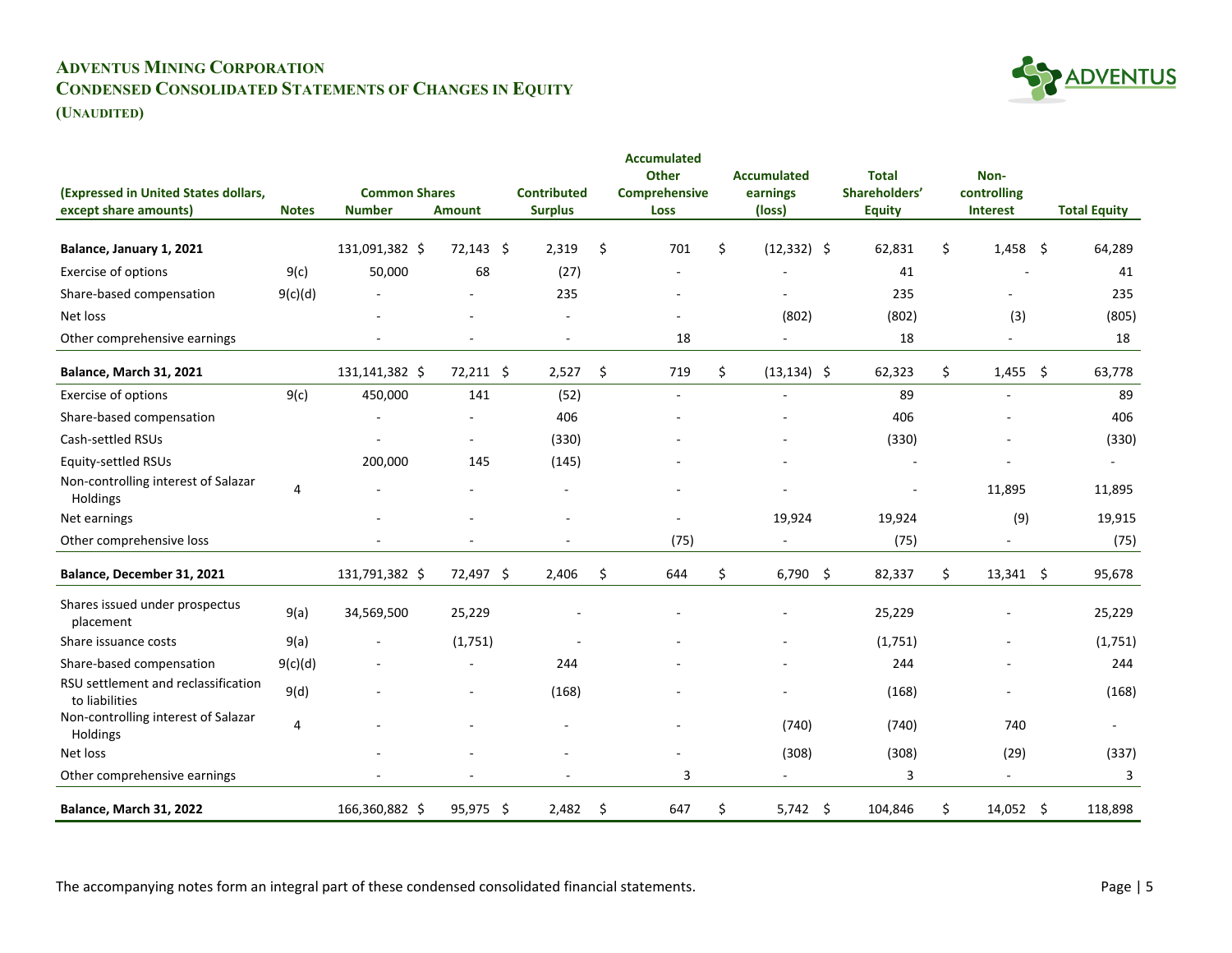**NOTES TO THE UNAUDITED CONDENSED CONSOLIDATED FINANCIAL STATEMENT** 





## **1. NATURE OF OPERATIONS AND CORPORATE INFORMATION**

Adventus Mining Corporation ("Adventus" or "the Corporation") is a mineral exploration and development company that is focused on the identification and acquisition of mineral properties and the exploration and development of its mineral properties. Since 2017, the Corporation had been funding exploration and development expenditures in the Curipamba property ("Curipamba") in Ecuador under an option agreement ("Option Agreement") with Salazar Resources Ltd. ("Salazar Resources"), and in 2021, it has completed all its obligations under the Option Agreement and has acquired 75% of Salazar Holdings Ltd. ("Salazar Holdings") which holds Curimining S.A. ("Curimining"), the project owner of Curipamba. The focus of the Corporation has been on the advancement of the volcanogenic massive sulfide El Domo deposit ("El Domo") in Curipamba to a construction decision as well as in other exploration properties in Ecuador under an exploration alliance agreement ("Alliance Agreement") with Salazar Resources.

The Corporation was incorporated on October 24, 2016 pursuant to the Canada Business Corporations Act. Its registered office is at 550- 220 Bay Street, Toronto, ON, M5J 2W4. It is listed on the TSX Venture Exchange under the symbol ADZN and trades on the OTCQX under the symbol ADVZF.

The Corporation's condensed consolidated financial statements were authorized for issue by the Board on May 27, 2022.

### **2. BASIS OF PRESENTATION**

These condensed consolidated financial statements have been prepared in accordance with International Accounting Standards ("IAS") 34, *Interim Financial Reporting* using the same accounting policies and methods of computation as the Corporation's most recent annual consolidated financial statements. These condensed consolidated financial statements should be read in conjunction with the annual consolidated financial statements for the year ended December 31, 2021, which have been prepared in accordance with International Financial Reporting Standards ("IFRS").

These condensed consolidated financial statements have been prepared on a historical cost basis, except for certain items at fair value. Additionally, these condensed consolidated financial statements have been prepared using the accrual basis of accounting, except for cash flow information. All amounts are expressed in United States dollars, unless otherwise stated. Tabular amounts are presented in thousands of United States dollars with the exception of per share amounts.

#### *Going concern*

These condensed consolidated financial statements have been prepared on a going concern basis. In making the assessment that the Corporation is a going concern, management has considered all available information about the future, which is at least, but not limited to, the twelve months from March 31, 2022.

As at March 31, 2022, the Corporation has approximately \$23,573,000 in cash and cash equivalents (December 31, 2021: \$2,929,000), with \$20,916,000 in working capital (December 31, 2021: \$775,000). The Corporation reported net loss attributable to common shareholders of \$308,000 for the three months ended March 31, 2022 (2021: \$802,000). The ability to continue operations in the normal course of business is dependent on several factors, including the Corporation's ability to secure funding.

The recoverability of the amount capitalized to exploration and evaluation assets is dependent upon the existence of economically recoverable reserves, the ability of the Corporation to obtain financing on favourable terms to continue to perform exploration activities or complete the development of the properties where necessary, or alternatively, upon the Corporation's ability to recover its incurred costs through a disposition of its interests, all of which are uncertain. These uncertainties may affect the ability of the Corporation to continue operations and meet its obligations and discharge its liabilities into the foreseeable future as a going concern and, accordingly, the ultimate appropriateness of the use of the accounting principles applicable to going concern.

The Corporation has been able to raise adequate funding for its operations in the past. In the year ended December 31, 2021, the Corporation disposed of its investment in Canstar Resources Inc. ("Canstar") for gross proceeds of \$5,182,000 (C\$6,501,000).

In January 2022, following the earn-in of its interest into 75% of Curipamba, a subsidiary of the Corporation entered into a precious metals purchase agreement ("PMPA") with a subsidiary of Wheaton Precious Metals Corp ("Wheaton") with an upfront cash consideration of \$175,500,000 and a \$5,000,000 equity commitment. As at March 31, 2022, no amounts have been drawn down. Concurrently it entered into a binding engagement for an offtake financing arrangement ("OFA") with Trafigura Pte Ltd. ("Trafigura") with a \$45,000,000 senior debt facility and a \$10,000,000 equity commitment. (See Note 6 for more details).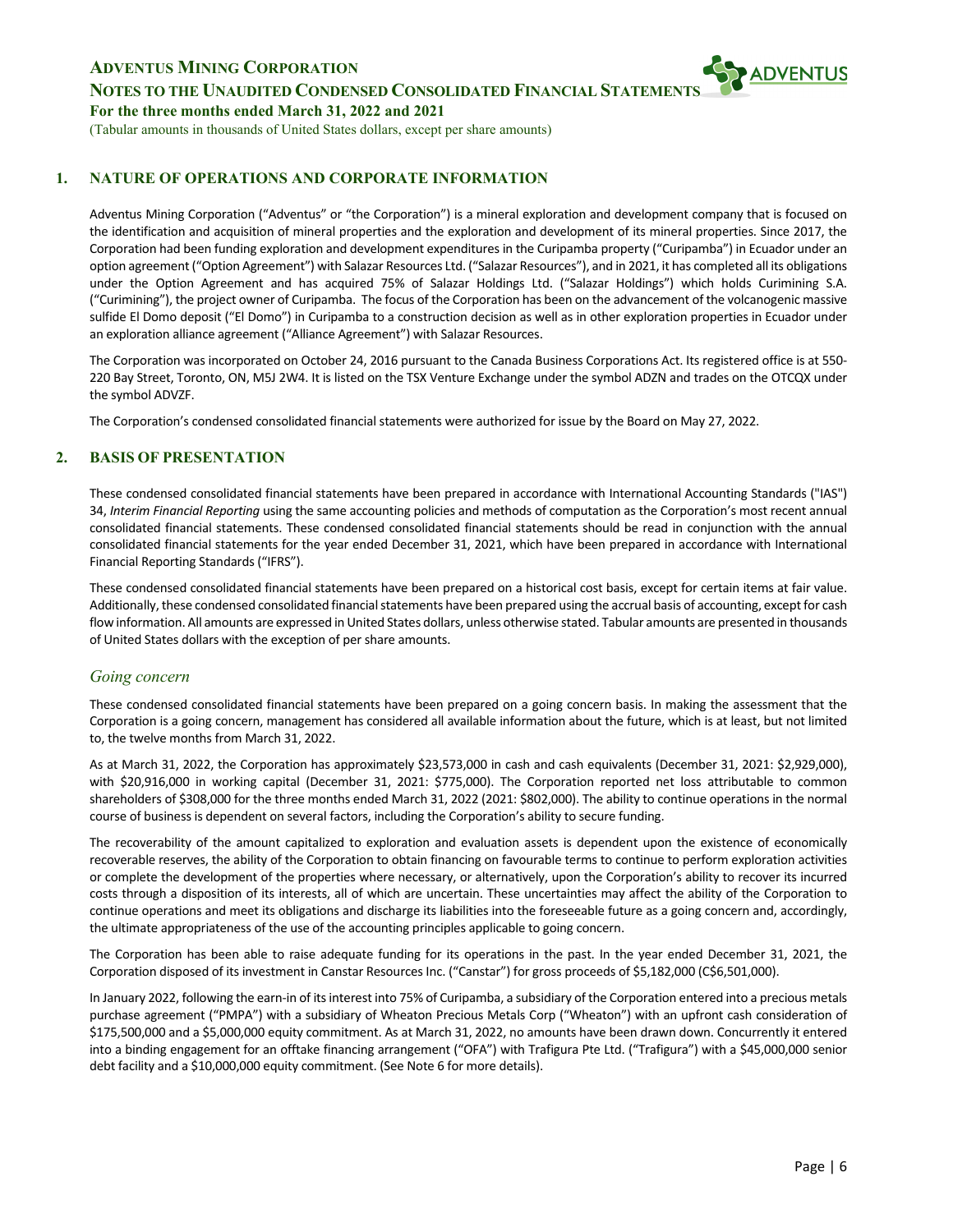

# **NOTES TO THE UNAUDITED CONDENSED CONSOLIDATED FINANCIAL STATEMENT**

**For the three months ended March 31, 2022 and 2021**

(Tabular amounts in thousands of United States dollars, except per share amounts)

### **2. BASIS OF PRESENTATION (CONTINUED)**

Also in January 2022, the Corporation closed a bought deal prospectus financing ("January 2022 Offering") for 34,569,500 units (the "Units") at a price of C\$0.97 per unit, each Unit consisting of one common share ("Common Share") of the Corporation and one-half warrant ("Warrant"). Each Warrant is exercisable for one Common Share in the Corporation at C\$1.20 up to July 26, 2023. In addition, a total of 500,000 Warrants at a price of C\$0.10 per Warrant were also issued as part of the January 2022 Offering), these closing in two tranches on January 26, 2022 and February 2, 2022. Total aggregate gross proceeds for the January 2022 financing were approximately \$26,641,000 (C\$33,582,000). (See Notes 9(a) and 9(b)).

With the various financing initiatives in January 2022, the Corporation had secured project and equity financing that will ensure that the Curipamba project is well funded for pre-construction, environmental and social impact assessment, and community development activities, paving the way for a construction decision. The Corporation has been successful in raising equity financing as required and at March 31, 2022 had \$23,573,000 in cash and cash equivalents. However, events or circumstances could arise in the future that may limit the ability of the Corporation to raise funds in a timely manner. As such, management believes that uncertainties continue to remain, which may cast doubt upon the Corporation's ability to continue as a going concern. Management continues to explore all available options to secure funding, including equity financing and strategic partnerships. Should the Corporation not be able to secure financing in a timely manner, the Corporation will curtail exploration spending and defer discretionary expenditures to conserve cash.

March 2022 marked the second anniversary of the COVID-19 pandemic, and globally, countries are emerging from the various public health safety measures that were put in place by most of the world's nations. The overall impact of the COVID-19 pandemic on the Corporation to date has not been material, and in the first quarter of 2022, work is relatively uninterrupted. Whether there will be further impact in 2022 is dependent on whether variants, if any, will result in renewed spike of infection and hospitalizations, the continued efficacy of vaccines to the new variants, the re-imposing of mobility restrictions, the recovery of the global economy and the volatility of the commodity markets, all of which are uncertain and may impose significant negative impact on the operations of the Corporation and its cash flow.

On February 24, 2022, Russian troops entered Ukraine and the ensuing military action has led to significant casualties and damage to infrastructure and mass relocation in Ukraine. In response, various jurisdictions across the globe have imposed economic sanctions on Russia and its allies and a large number of companies, both large and small, public and private, have opted to curtail business in Russia, or to cease operations in Russia or to cease providing services and goods to Russia. While the Corporation is not directly affected by these, the ripple effect of the war and its disruption of trade exacerbated the global supply-chain challenges, labour shortages and inflationary pressures that had been brought on by the pandemic disruptions and the war, and the continued uncertainties around the global recovery will linger and may impose significant negative impact on the Corporation and its cash flow.

These condensed consolidated financial statements do not include any additional adjustments to the recoverability and classification of certain recorded asset amounts, classification of certain liabilities and changes to statement of loss and comprehensive loss that might be necessary if the Corporation was unable to continue as a going concern.

## **3. SUMMARY OF SIGNIFICANT ACCOUNTING POLICIES, JUDGMENTS AND ESTIMATES**

The accounting policies, judgments and estimates applied in the Corporation's condensed consolidated financial statements are consistent with those of the annual consolidated financial statements as at and for the year ended December 31, 2021 except as noted below.

These condensed consolidated financial statements include all material subsidiaries in the accounts of the Corporation for the periods presented. These subsidiaries are listed as follows:

| <b>Subsidiary</b>             | <b>Ownership</b> | Incorporated | <b>Nature</b>       |
|-------------------------------|------------------|--------------|---------------------|
| Adventus Zinc Ireland Limited | 100%             | Ireland      | Mineral exploration |
| Curimining S.A.               | 75%              | Ecuador      | Mineral exploration |
| Dos Gemas Company M2G S.A.    | 80%              | Ecuador      | Mineral exploration |
| Guayacán Gold GGC S.A.        | 80%              | Ecuador      | Mineral exploration |
| Llaktawayku S.A.              | 80%              | Ecuador      | Mineral exploration |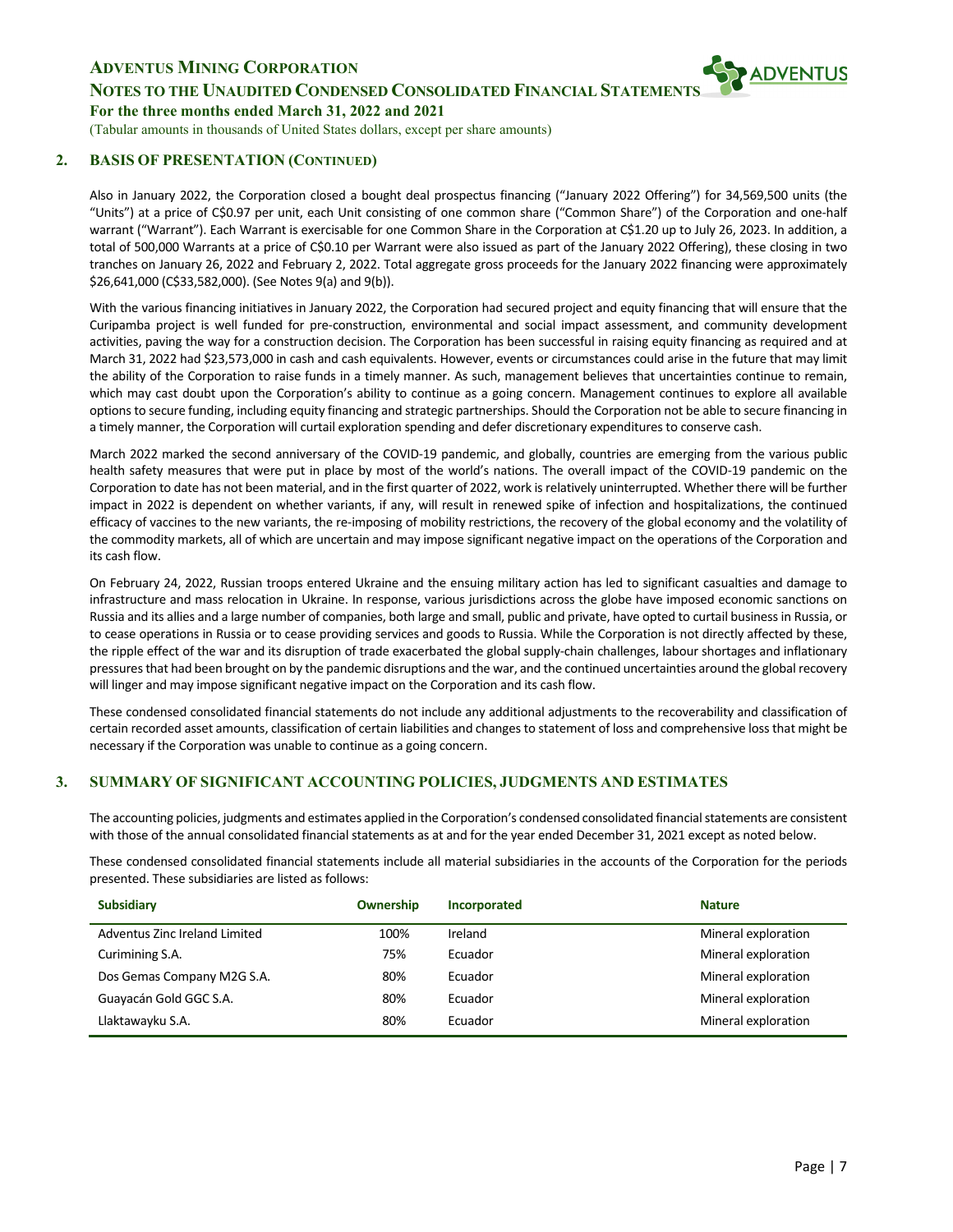**NOTES TO THE UNAUDITED CONDENSED CONSOLIDATED FINANCIAL STATEMENT** 

#### **For the three months ended March 31, 2022 and 2021**

(Tabular amounts in thousands of United States dollars, except per share amounts)

## **3. SUMMARY OF SIGNIFICANT ACCOUNTING POLICIES, JUDGMENTS AND ESTIMATES (CONTINUED)**

#### *a) Share purchase warrants*

Warrants issued in exchange for goods or services are usually accounted for in accordance with IFRS 2 Share-based Payment: when determined to be an equity-settled award, will be measured at the fair value of the goods or services received, unless the fair value of the services cannot reliably be measured whereby the fair value of the equity instruments granted will be used, and when determined to be a cash-based award, will be measured at the fair value as a liability.

Where warrants issued without services provided, as in the issue of shares and warrants together as a unit to lenders or investors, are usually accounted for under IAS 32 when a fixed amount of cash or liability, denominated in the issuer's functional currency, is exchanged for a fixed number of shares, or IFRS 9 Financial Instruments and classified as a derivative financial liability that is measured at fair value, with changes in value recorded in profit or loss, or as an equity instrument. Where the warrants are denominated in a currency which is different to that of the functional currency, it Is measured at fair value as a financial liability and remeasured at the end of each reporting period with the change in value being recorded in profit or loss.

Where there is a sale of units comprising common shares and share purchase warrants, and where there exists a transaction price for the warrant, that transaction price is used as the fair value of the share purchase warrants and the value of the common shares are measured under the residual method to be the difference between the unit and the value of the share purchase warrants.

### *b) New accounting standards*

Amendment to IAS 1 – Presentation of Financial Statements: In January 2020, the IASB issued an amendment that affect the presentation of liabilities in the statement of financial position, clarifying that one of the requirements for the classification of a liability as non-current under the standard is the right of the entity to defer settlement of the liability for at least 12 months after the reporting period and that such right should exist at the end of the reporting period. This amendment is effective for annual periods beginning on or after January 1, 2023, with earlier application allowed. The Corporation is evaluating the amendment and does not expect any material impact to the financial statements upon adoption in the future.

Amendment to IAS 12 – Income Taxes: In May 2021 the IASB issued Deferred Tax related to Assets and Liabilities arising from a Single Transaction. The amendments narrowed the scope of the recognition exemption in paragraphs 15 and 24 of IAS 12 (recognition exemption) so that it no longer applies to transactions that, on initial recognition, give rise to equal taxable and deductible temporary differences. The amendments are effective for annual reporting periods beginning on or after January 1, 2023. Early adoption is permitted.

An entity applies the amendments to transactions that occur on or after the beginning of the earliest comparative period presented. It also, at the beginning of the earliest comparative period presented, recognizes deferred tax for all temporary differences related to leases and decommissioning obligations and recognizes the cumulative effect of initially applying the amendments as an adjustment to the opening balance of retained earnings (or other component of equity, as appropriate) at that date. The Corporation is evaluating the amendment and does not expect any material impact to the financial statements upon adoption in the future.

## **4. ACQUISITIONS AND OPTIONS TO EARN-IN**

#### *Investment in Salazar Holdings*

In 2017, the Corporation entered into the Option Agreement with Salazar Resources, pursuant to which the Corporation was to have the option ("Curipamba option") to acquire 75% of the interest in Salazar Holdings, the entity which holds Curimining, which owns the Curipamba concessions, by spending \$25,000,000 and completing a feasibility study report.

By December 31, 2021, the Corporation has already incurred \$47,127,000 of its expenditure commitment, well over the required \$25,000,000. On December 10, 2021, the Corporation filed the feasibility study report titled "NI 43-101 Technical Report Feasibility Study – Curipamba El Domo Report" ("Feasibility Study"). The Corporation, having completed its obligations under the Option Agreement, delivered written notice of its exercise ("Option Exercise Notice") to Salazar Resources on December 10, 2021, and as Salazar Resources did not object to the Option Exercise Notice, it became final and the option exercise date ("Option Exercise Date") was the date of delivery of the Option Exercise Notice.

**SPADVENTUS**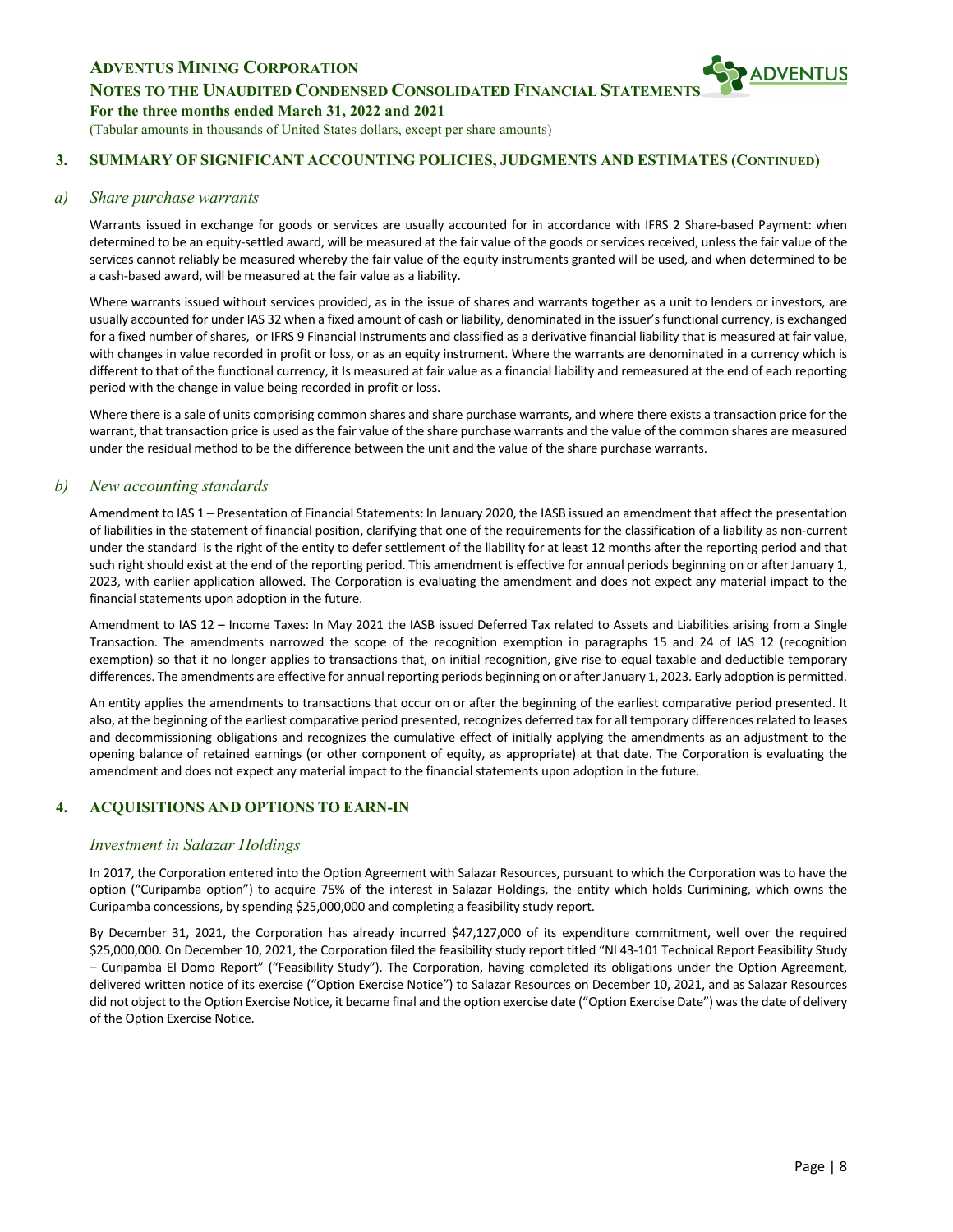**NOTES TO THE UNAUDITED CONDENSED CONSOLIDATED FINANCIAL STATEMENT** 

**For the three months ended March 31, 2022 and 2021**

(Tabular amounts in thousands of United States dollars, except per share amounts)

### **4. ACQUISITIONS AND OPTIONS TO EARN-IN (CONTINUED)**

Pursuant to the Option Agreement, as of the Option Exercise Date,

- (a) the aggregate amount of advances from Adventus for the project shall be capitalized in Salazar Holdings. Adventus shall be granted 75 Class A common shares representing 75% of the total issued and outstanding Class A common shares, and 95 Class B preferred shares, representing 100% of the total issued and outstanding Class B preferred shares; and
- (b) the Corporation, Salazar Resources, Salazar Holdings and Curimining shall enter into a shareholders' agreement ("Shareholders' Agreement") and reconstitute the board of directors of Curimining ("Curimining Board") with two Adventus nominees and one Salazar nominee.

On December 31, 2021, Salazar Resources indicated that it is prepared to enter into the Shareholders' Agreement with the Corporation and to issue to the Corporation the necessary shares in Salazar Holdings to bring the Corporation to a 75% ownership of Salazar Holdings and control was determined to have passed on that date. These were filed with the British Columbia Registry Services on January 4, 2022.

The Corporation elected to apply the concentration test and determined the acquisition represented an asset acquisition. It assessed that the fair value of the assets being purchased upon exercise of the Option are concentrated in the overall mineral properties being acquired. The Corporation concluded that Salazar Holdings did not constitute as a business as defined under IFRS 3 Business Combinations and the acquisition is therefore accounted for as an asset acquisition. The Corporation has recognized the identifiable assets and liabilities acquired at their estimated acquisition date fair values as follows:

|                                                         | <b>Amounts</b> |
|---------------------------------------------------------|----------------|
| Fair value of Salazar Holdings                          | 77,580         |
| Cash and cash equivalents                               | 44             |
| Receivables and other assets                            | 116            |
| Curipamba mineral property including land and equipment | 78,643         |
| Accounts payable and accrued liabilities                | (1,223)        |
|                                                         | 77,580         |

Pursuant to the Option Agreement and the Shareholders' Agreement, the Corporation has priority repayment of its investment in Curipamba according to an agreed distribution formula between the common shareholders and preferred shareholders. Based on this formula, the percentage of non-controlling interest of the net assets on the date of acquisition was 15.33% or an amount of \$11,895,000. In subsequent periods, the percentage share of non-controlling interest will change as a function of advances made by the Corporation and the earnings or loss recorded by Salazar Holdings and its subsidiaries over the period. After the Corporation has received priority repayment of its investment, the non-controlling interest will revert to 25%. As at March 31, 2022, the percentage of non-controlling interest of the net assets was 15.53% or an amount of \$12,609,000.

## **5. PROPERTY PLANT AND EQUIPMENT**

As at March 31, 2022, the Corporation has the following property plant and equipment:

| Cost                                   | <b>Office</b><br>furniture and<br>equipment | <b>Camp Vehicles</b><br>and<br><b>Equipment</b> | <b>Leasehold</b><br>Improvement | Land                     | <b>Total</b> |  |
|----------------------------------------|---------------------------------------------|-------------------------------------------------|---------------------------------|--------------------------|--------------|--|
| Balance, January 1, 2021               | 99                                          | 320                                             | 46                              |                          | 465          |  |
| Additions                              | 9                                           | 6                                               |                                 | $\overline{\phantom{a}}$ | 15           |  |
| <b>Acquisition of Salazar Holdings</b> | 73                                          | 393                                             |                                 | 5,623                    | 6,089        |  |
| Balance, December 31, 2021             | 181                                         | 719                                             | 46                              | \$<br>5,623              | 6,569        |  |
| Additions                              | 21                                          | $\overline{\phantom{0}}$                        |                                 | ۰                        | 21           |  |
| <b>Balance, March 31, 2022</b>         | 202                                         | 719                                             | 46                              | 5.623                    | 6.590        |  |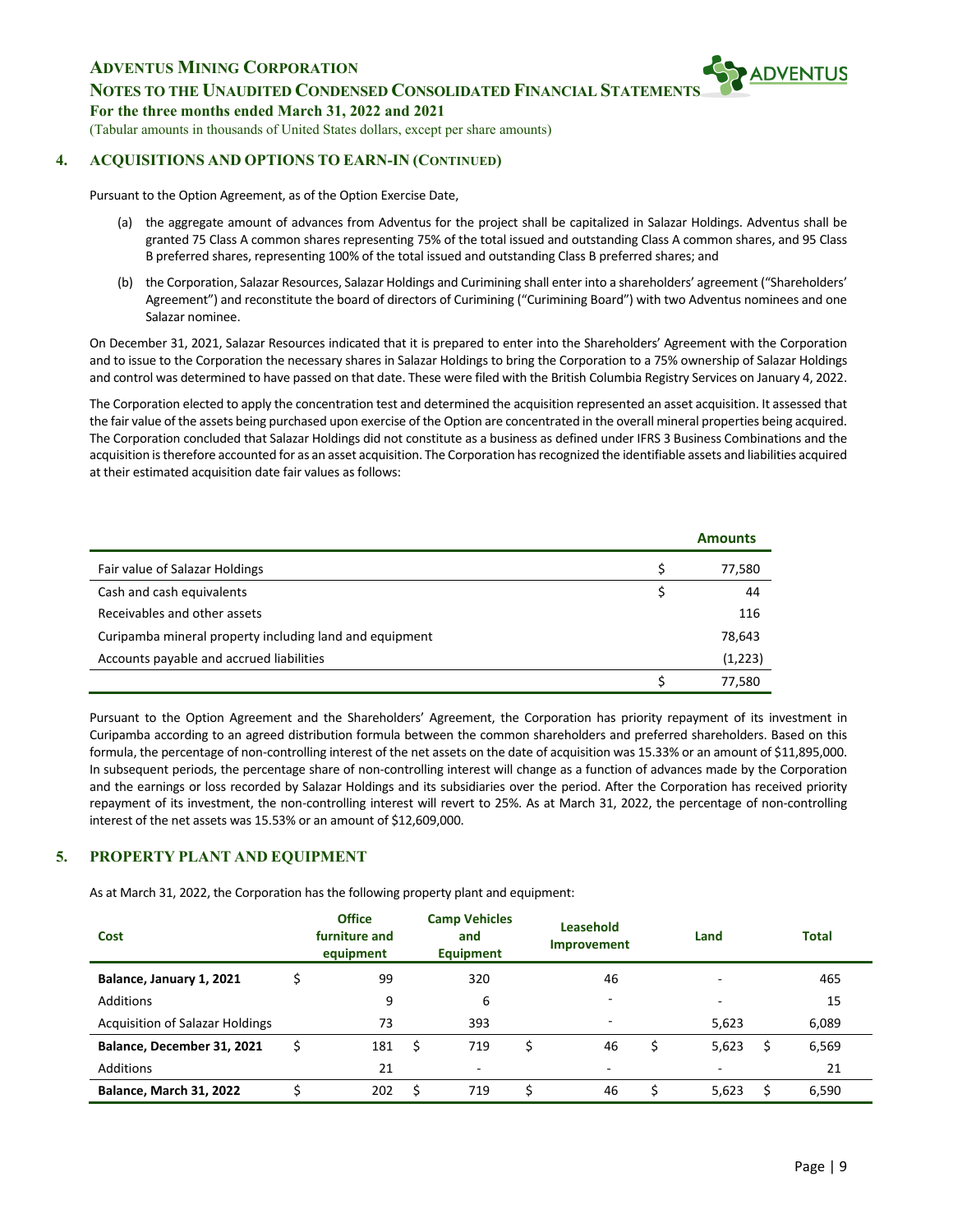**NOTES TO THE UNAUDITED CONDENSED CONSOLIDATED FINANCIAL STATEMENTS**

**For the three months ended March 31, 2022 and 2021**

(Tabular amounts in thousands of United States dollars, except per share amounts)

### **5. PROPERTY PLANT AND EQUIPMENT(CONTINUED)**

| <b>Accumulated depreciation</b> | <b>Office</b><br>furniture and<br>equipment | <b>Camp Vehicles</b><br>and<br><b>Equipment</b> | Leasehold<br>Improvement | Land                     | <b>Total</b> |
|---------------------------------|---------------------------------------------|-------------------------------------------------|--------------------------|--------------------------|--------------|
| Balance, January 1, 2021        | 51                                          | 55                                              | 22                       |                          | 128          |
| <b>Additions</b>                | 17                                          | 46                                              | 24                       |                          | 87           |
| Balance, December 31, 2021      | 68                                          | 101                                             | 46                       | $\overline{\phantom{0}}$ | 215          |
| Additions                       | 13                                          | 41                                              | $\sim$                   | $\overline{\phantom{0}}$ | 54           |
| Balance, March 31, 2022         | 81                                          | 142                                             | 46                       | $\overline{\phantom{a}}$ | 269          |

| <b>Carrying value</b>          | <b>Office</b><br>furniture and<br>equipment | <b>Camp Vehicles</b><br>and<br>Equipment |  | <b>Leasehold</b><br>Improvement |  | Land  | <b>Total</b> |       |  |
|--------------------------------|---------------------------------------------|------------------------------------------|--|---------------------------------|--|-------|--------------|-------|--|
| Balance, January 1, 2021       | 48                                          | 265                                      |  | 24                              |  | ٠     |              | 337   |  |
| Balance, December 31, 2021     | 113                                         | 618                                      |  | $\overline{\phantom{a}}$        |  | 5.623 |              | 6,354 |  |
| <b>Balance, March 31, 2022</b> | 121                                         | 577                                      |  | ۰                               |  | 5.623 |              | 6.321 |  |

Depreciation for the three months ended March 31, 2022 included \$52,000 (March 31, 2021: \$14,000) which is capitalized to the various projects and \$2,000 (March 31, 2021: \$12,000) which is expensed during the period.

# **6. EXPLORATION AND EVALUATION ASSETS AND OPTIONS TO ACQUIRE MINERAL INTERESTS**

The Corporation has the following exploration and evaluation assets and options to acquire mineral interest:

| Project                         | As at<br>Jan 1,<br>2022 |     | <b>Additions</b>         | <b>Effect of</b><br>foreign<br>currency<br>exchange<br>movements | As at<br>Mar 31,<br>2022 |
|---------------------------------|-------------------------|-----|--------------------------|------------------------------------------------------------------|--------------------------|
| Ireland                         |                         |     |                          |                                                                  |                          |
| Rathkeale Limerick              | \$<br>$1,472$ \$        |     | $\overline{\phantom{a}}$ | \$<br>(34)                                                       | \$<br>1,438              |
| Kingscourt                      | 115                     |     | ٠                        | (3)                                                              | 112                      |
| Fermoy                          | 22                      |     | $\overline{\phantom{a}}$ | $\sim$                                                           | 22                       |
| Ecuador                         |                         |     |                          |                                                                  |                          |
| Curipamba                       | 72,554                  |     | 2,544                    | ۰                                                                | 75,098                   |
| Pijilí                          | 10,394                  |     | 250                      | ۰                                                                | 10,644                   |
| Santiago                        | 3,992                   |     | 423                      | $\sim$                                                           | 4,415                    |
| <b>Total mineral properties</b> | \$<br>88,549            | -\$ | 3,117                    | \$<br>(37)                                                       | 91,729                   |

**SPADVENTUS**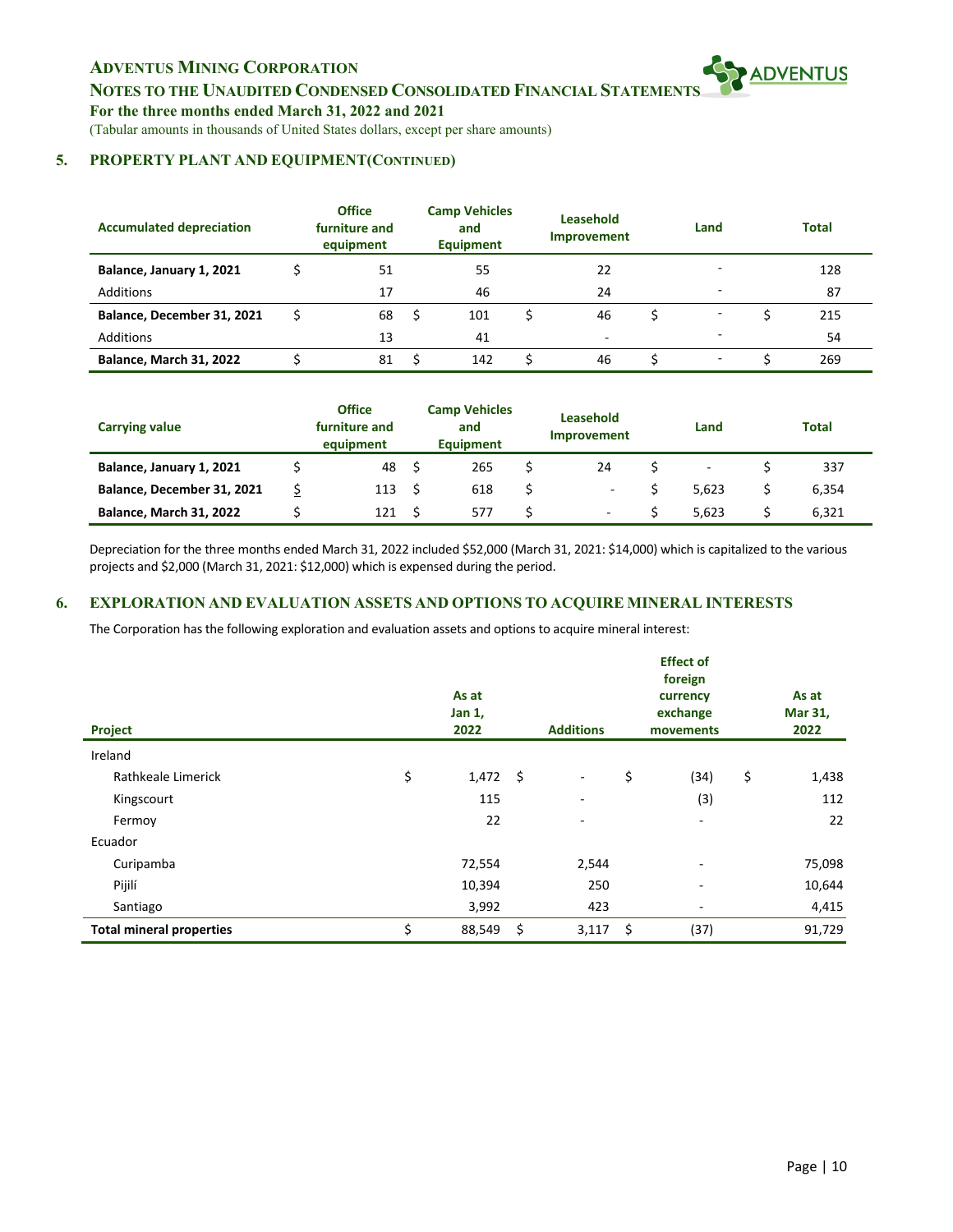**NOTES TO THE UNAUDITED CONDENSED CONSOLIDATED FINANCIAL STATEMENT** 

**For the three months ended March 31, 2022 and 2021**

(Tabular amounts in thousands of United States dollars, except per share amounts)

#### **6. EXPLORATIONANDEVALUATIONASSETSANDOPTIONSTOACQUIREMINERALINTERESTS(CONTINUED)**

| Project                             |    | As at<br>Jan 1,<br>2021 | <b>Additions</b>         | <b>Effect of</b><br>foreign<br>currency<br>exchange<br>movements | <b>Fair value</b><br>changes | <b>Option</b><br><b>Exercise</b> | As at<br>Dec 31,<br>2021 |
|-------------------------------------|----|-------------------------|--------------------------|------------------------------------------------------------------|------------------------------|----------------------------------|--------------------------|
| Ireland                             |    |                         |                          |                                                                  |                              |                                  |                          |
| Rathkeale Limerick                  | \$ | $1,590$ \$              | $\overline{\phantom{a}}$ | \$<br>$(118)$ \$                                                 | $\overline{\phantom{a}}$     | \$<br>$\overline{\phantom{a}}$   | \$<br>1,472              |
| Kingscourt                          |    | 123                     | $\overline{\phantom{m}}$ | (8)                                                              | $\overline{\phantom{0}}$     | $\overline{\phantom{a}}$         | 115                      |
| Fermoy                              |    | 25                      | ٠                        | (3)                                                              |                              |                                  | 22                       |
| Ecuador                             |    |                         |                          |                                                                  |                              |                                  |                          |
| Curipamba                           |    |                         | 72,554                   | ٠                                                                |                              |                                  | 72,554                   |
| Pijilí                              |    | 8,453                   | 1,941                    | $\overline{\phantom{m}}$                                         | ۰                            | $\overline{\phantom{a}}$         | 10,394                   |
| Santiago                            |    | 2,675                   | 1,317                    | ۰.                                                               |                              |                                  | 3,992                    |
| <b>Total mineral properties</b>     | \$ | 12,866 \$               | 75,812 \$                | (129)                                                            | \$                           | \$<br>$\overline{a}$             | 88,549                   |
| Curipamba                           | Ś. | 28,844 \$               | 18,283 \$                | $\overline{\phantom{a}}$                                         | \$<br>18,559                 | \$<br>$(65,686)$ \$              | $\overline{a}$           |
| Option to acquire mineral interests | \$ | 28,844 \$               | 18,283 \$                | Ξ.                                                               | \$<br>18,559                 | \$<br>$(65,686)$ \$              |                          |

The Corporation acquires exploration and evaluation assets through staking and from third party vendors. In addition, the Corporation may sell some or a portion of its exploration and evaluation assets to third parties in exchange for exploration expenditures, royalty interests, cash, and share-based payments.

During the three months ended March 31, 2022, the Corporation incurred \$2,544,000 in Curipamba in exploration and evaluation assets. In the same period in 2021, it incurred \$5,006,000 in the option to earn into Salazar Holdings, the entity that holds the Curipamba mining interest. Throughout the earn-in period, as the fair value of the option could not reasonably be measured, cost was used as the proxy to fair value. On the release of the Feasibility Study, indicating the existence of reserves and resources, the fair value of the mineral property could be more reliably estimated and a valuation was made. This resulted in a fair value increase of \$18,559,000 in the value of the option in the year ended December 31, 2021. The value of the option lies primarily in the value of the mineral property and on exercising the option to acquire Salazar Holdings, an amount of \$72,554,000 was recorded as fair value of the Curipamba projects added during the year ended December 31, 2021.

The PMPA with Wheaton provides the Corporation with access to an upfront cash consideration of \$175,500,000 and a \$5,000,000 equity commitment. Of this, \$13,000,000 is available as an early deposit for pre-construction activities, and \$500,000 for local community development initiatives prior to production. The remainder will be available in four instalments during construction, subject to certain customary conditions precedent being satisfied. Under the PMPA, Wheaton will purchase 50% of the payable gold production until 150,000 ounces have been delivered, thereafter dropping to 33% for the life of mine; and 75% of the payable silver production until 4,600,000 ounces have been delivered, thereafter dropping to 50% for the life of mine. Wheaton will make ongoing payments for the gold and silver ounces delivered equal to 18% of the spot prices ("Production Payment") until the value of gold and silver delivered less the Production Payment is equal to the upfront consideration of US\$175,500,000, at which point the Production Payment will increase to 22% of the spot prices. The PMPA transaction is fully committed, with initial early deposit drawdown available at the Corporation's discretion subject to certain customary conditions precedent being satisfied. As at March 31, 2022, no drawdown has been made.

Under the OFA, Trafigura will provide the Corporation with a facility of \$45,000,000 and a \$10,000,000 equity commitment. \$5,000,000 of the facility can be paid on an early deposit basis for pre-construction activities and the remainder in two instalments during construction, subject to certain customary conditions precedent being satisfied. The facility has a 5-year term with an 8% interest margin, subject to a 0.5% SOFR floor. It will include an offtake agreement which provides certain concentrate offtake rights to Trafigura for future production over the life of mine, based on terms in the Feasibility Study. The OFA commitment is subject to completion of definitive document and an inter-creditor agreement with Wheaton and expires on April 30, 2022, which has been extended to June 30, 2022 on mutual consent. Upon closing of the OFA, 13,500,000 common share purchase warrants will be issued to Trafigura, priced on the basis of 25% premium to the 10-day VWAP at the closing date ("Lender's Warrants") subject to approval of the TSX Venture Exchange. The Lender's Warrants will have a 3-year term, with 5,500,000 of them subject to accelerator provisions based on the share price.

During the three months ended March 31, 2022, the Corporation incurred \$250,000 and \$423,000 (2021: \$817,000 and \$244,000) respectively into Pijilí and Santiago.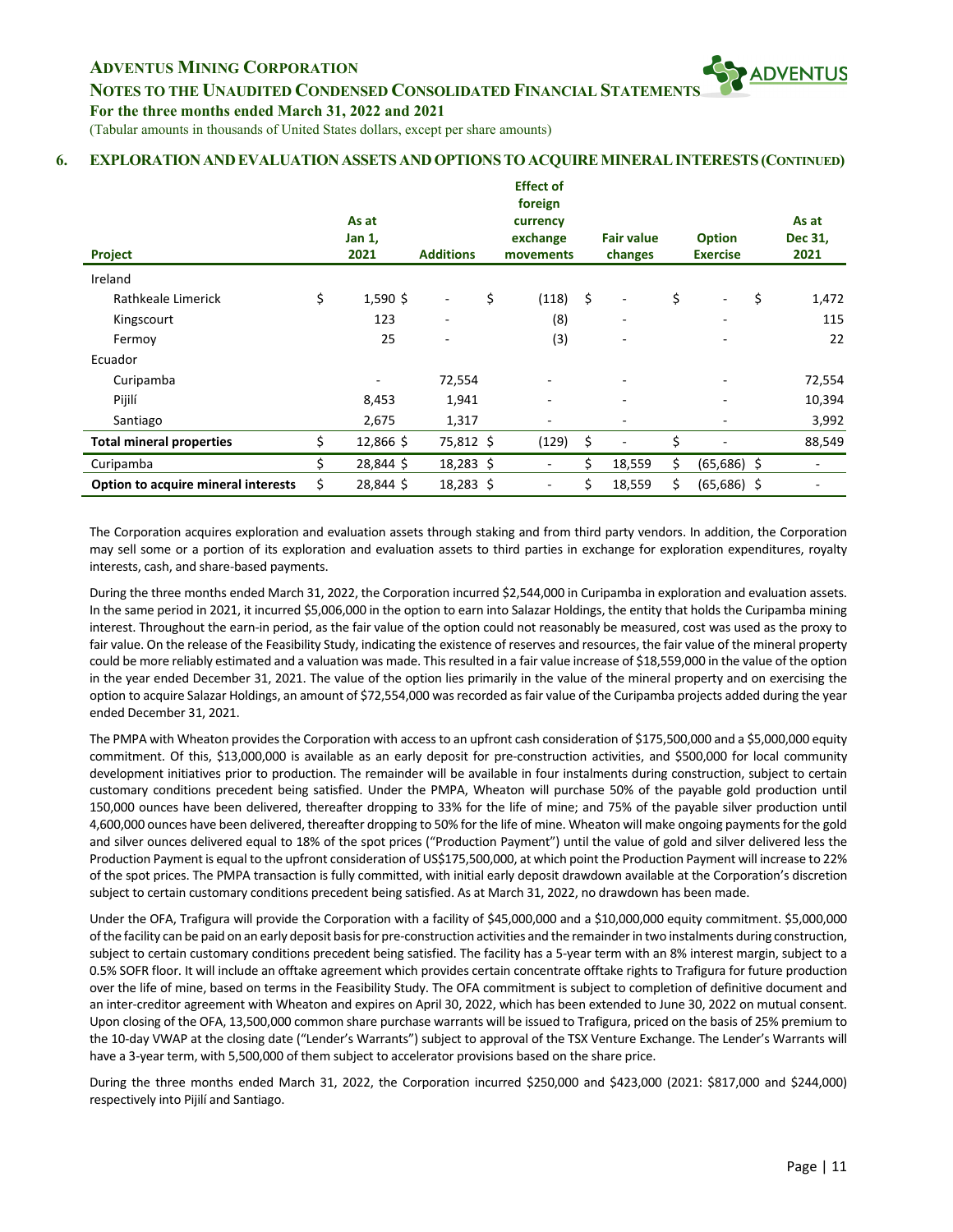## **NOTES TO THE UNAUDITED CONDENSED CONSOLIDATED FINANCIAL STATEMENT**

**For the three months ended March 31, 2022 and 2021**

(Tabular amounts in thousands of United States dollars, except per share amounts)

#### **6. EXPLORATIONANDEVALUATIONASSETSANDOPTIONSTOACQUIREMINERALINTERESTS(CONTINUED)**

On January 13, 2020, the Corporation entered into the South32 Agreement to advance the Rathkeale, Kingscourt and Fermoy projects (the "Irish Projects") in the Limerick Basin in the Republic of Ireland. The Irish Projects are owned by Adventus Ireland. The South32 Agreement grants South32 Ireland the right to acquire a 70% interest in the Irish Projects by funding €3,500,000 in exploration on the Irish Projects over a four-year period. Adventus Ireland will operate the exploration activities during the earn-in period. As at March 31, 2022, South32 has funded \$2,812,000 (€2,537,000) (March 2021: €1,328,000) of the South32 Earn-In Projects.

As of March 31, 2022, the Corporation has included in its accounts payable and accrued liabilities an amount of \$971,000 attributable to exploration and evaluation asset expenditures.

### **7. OTHER RECEIVABLES AND PREPAID EXPENSES**

Other receivables include interest receivable, sales tax recoverable from the government, deposits with suppliers and other prepaid expenses.

|                                              | <b>March 31, 2022</b> | <b>December 31, 2021</b> |
|----------------------------------------------|-----------------------|--------------------------|
| Sales tax receivables                        | 137                   | 179                      |
| Interest and other receivables               | 9                     | 6                        |
| Deposits with suppliers                      | 42                    | 35                       |
| Other prepaid expenses                       | 388                   | 141                      |
| Total other receivables and prepaid expenses | 576                   | 361                      |

## **8. OTHER LIABILITIES**

|                                | March 31, 2022 | <b>December 31, 2021</b> |
|--------------------------------|----------------|--------------------------|
| Restricted Share Unit ("RSU")  | 181            | $\overline{\phantom{0}}$ |
| Derivative liability           | 631            | $\overline{\phantom{0}}$ |
| <b>Total other liabilities</b> | 812            | -                        |
| Current                        | 744            |                          |
| Non-current                    | 68             | ۰                        |
| <b>Total other liabilities</b> | 812            |                          |

RSUs which are considered cash-settled are accounted for as a financial liability. (See Note 9(d)).

The Warrants issued as part of the January 2022 Offering are denominated in a currency  $(C<sub>s</sub>)$  that is not the same as the functional currency (US\$) of the Corporation. As such, the Warrants are classified as a derivative liability and accounted for as a financial liability. (See Note 9(b)).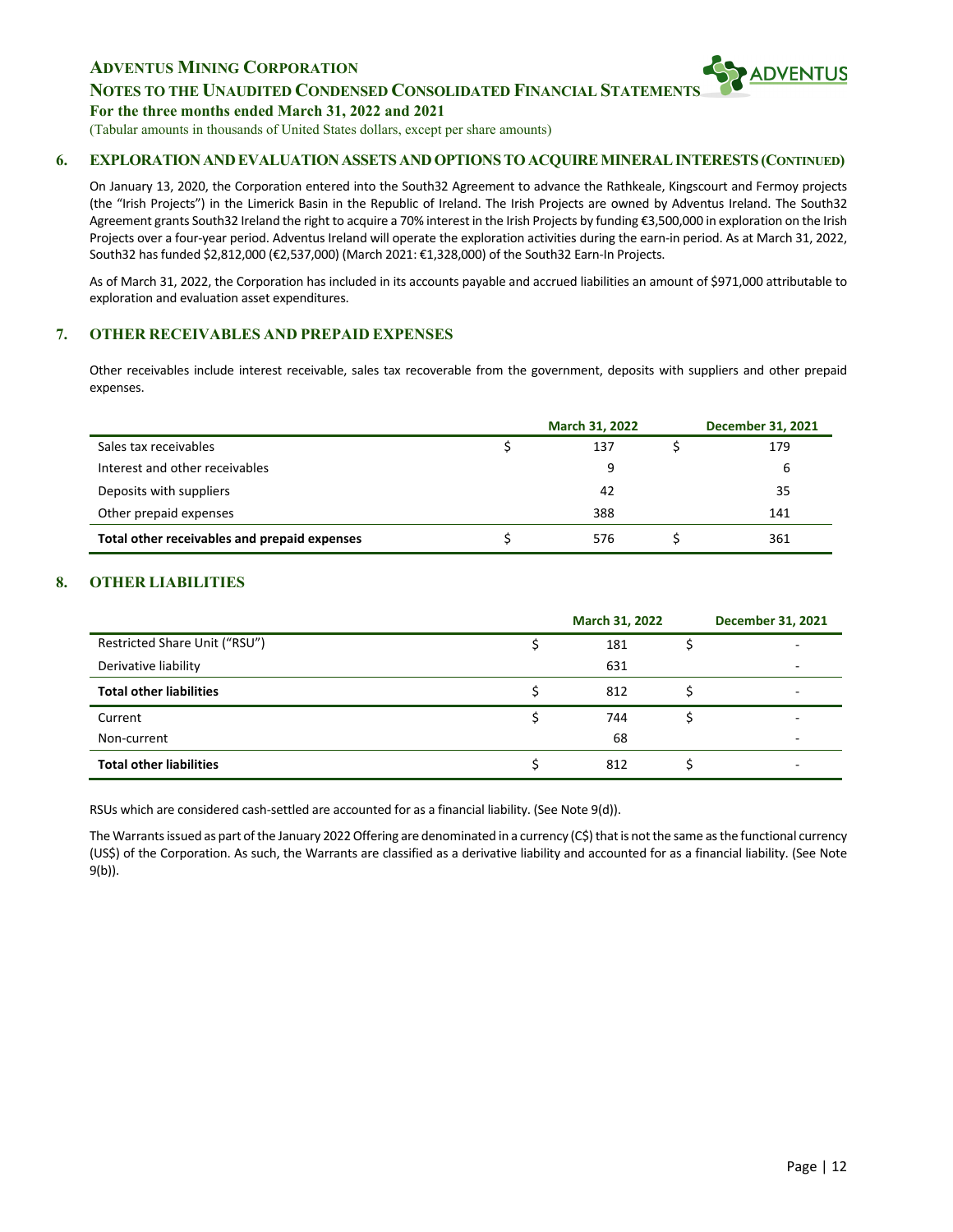## **NOTES TO THE UNAUDITED CONDENSED CONSOLIDATED FINANCIAL STATEMENT**

**For the three months ended March 31, 2022 and 2021**

(Tabular amounts in thousands of United States dollars, except per share amounts)

#### **9. SHARE CAPITAL AND SHARE-BASED COMPENSATION**

The Corporation is authorized to issue an unlimited number of common shares at no par value. The directors are authorized to fix the number of shares and to determine the designation, rights, privileges, restrictions, and conditions attached to the shares.

#### (a) Common Shares

The following shows the Corporation's issued and outstanding common shares and the prices at which the shares are issued.

|                                         | Number of<br><b>Common Shares</b> |     | Weighted<br><b>Average Share</b><br><b>Price</b> |
|-----------------------------------------|-----------------------------------|-----|--------------------------------------------------|
| Balance as at January 1, 2021           | 131,091,382                       |     |                                                  |
| Share options exercised                 | 500,000                           | C\$ | 0.33                                             |
| Equity-settled RSUs                     | 200,000                           | C\$ | 0.94                                             |
| Balance as at December 31, 2021         | 131,791,382                       |     |                                                  |
| Shares issued under prospectus offering | 34,569,500                        | C\$ | 0.92                                             |
| Balance as at March 31, 2022            | 166,360,882                       |     |                                                  |

On January 26, 2022, the Corporation closed the January 2022 Offering for 34,569,500 Units at a price of C\$0.97 per Unit, each Unit consisting of one Common Share of the Corporation and one-half Warrant. Each Warrant is exercisable for one Common Share in the Corporation at C\$1.20 up to July 26, 2023. In addition, a total of 500,000 Warrants at a price of C\$0.10 per Warrant were also issued as part of the January 2022 Offering), these closing in two tranches on January 26, 2022 and February 2, 2022. Total aggregate gross proceeds for the January 2022 financing were approximately \$26,641,000 (C\$33,582,000) of which \$25,229,000 is attributable to the Common Share and \$1,412,000 to the Warrants. The Underwriters received a cash commission equal to 6% of the gross proceeds from the sale of the Units pursuant to the January 2022 Offering, which commission was reduced to 3% in respect of certain president's list purchasers. Each Common Share is valued at C\$0.92, being the difference between the price of a Unit (C\$0.97) and the price of a half Warrant (C\$0.05). An amount of \$1,751,000 has been recorded as share issuance costs against the carrying value of the Common Shares. Proceeds of the January 2022 Offering net of issuance costs is \$23,478,000.

## (b) Purchase Warrant

As part of the January 2022 Offering, 17,784,750 Warrants were issued, 17,284,750 as part of the Units being issued, and 500,000 being Warrants issued at C\$0.10 per Warrant. As the Warrants are denominated in a currency (C\$) that is different from the functional currency (US\$) of the Corporation, they represent a derivative financial liability, which is recognized at fair value on inception and remeasured at the end of each reporting period with changes in value being recorded in profit or loss.

The fair value of the Warrants was \$1,412,000 based on the issue price of C\$0.10 per Warrant. On March 31, 2022, the fair value of the Warrants was determined to be \$631,000 using the Black-Scholes option pricing model with level 2 fair value input that included a riskfree interest rate of 2.27%, a share price of C\$0.77, an expected share price volatility of 40% and a dividend yield of 0%. A \$781,000 fair value gain on derivative liabilities was recorded in the statement of loss during the three months ended March 31, 2022.

The following table summarizes the Corporation's Warrants as of March 31, 2022 and changes during the period:

|                                                   | Number of                |        |
|---------------------------------------------------|--------------------------|--------|
|                                                   | <b>Purchase Warrant</b>  | Amount |
| Balance as at January 1, 2022                     | -                        | -      |
| Fair value allocated in the January 2022 Offering | 17,784,750               | 1,412  |
| Change in fair value                              | $\overline{\phantom{a}}$ | (781)  |
| Balance as at March 31, 2022                      | 17,784,750               | 631    |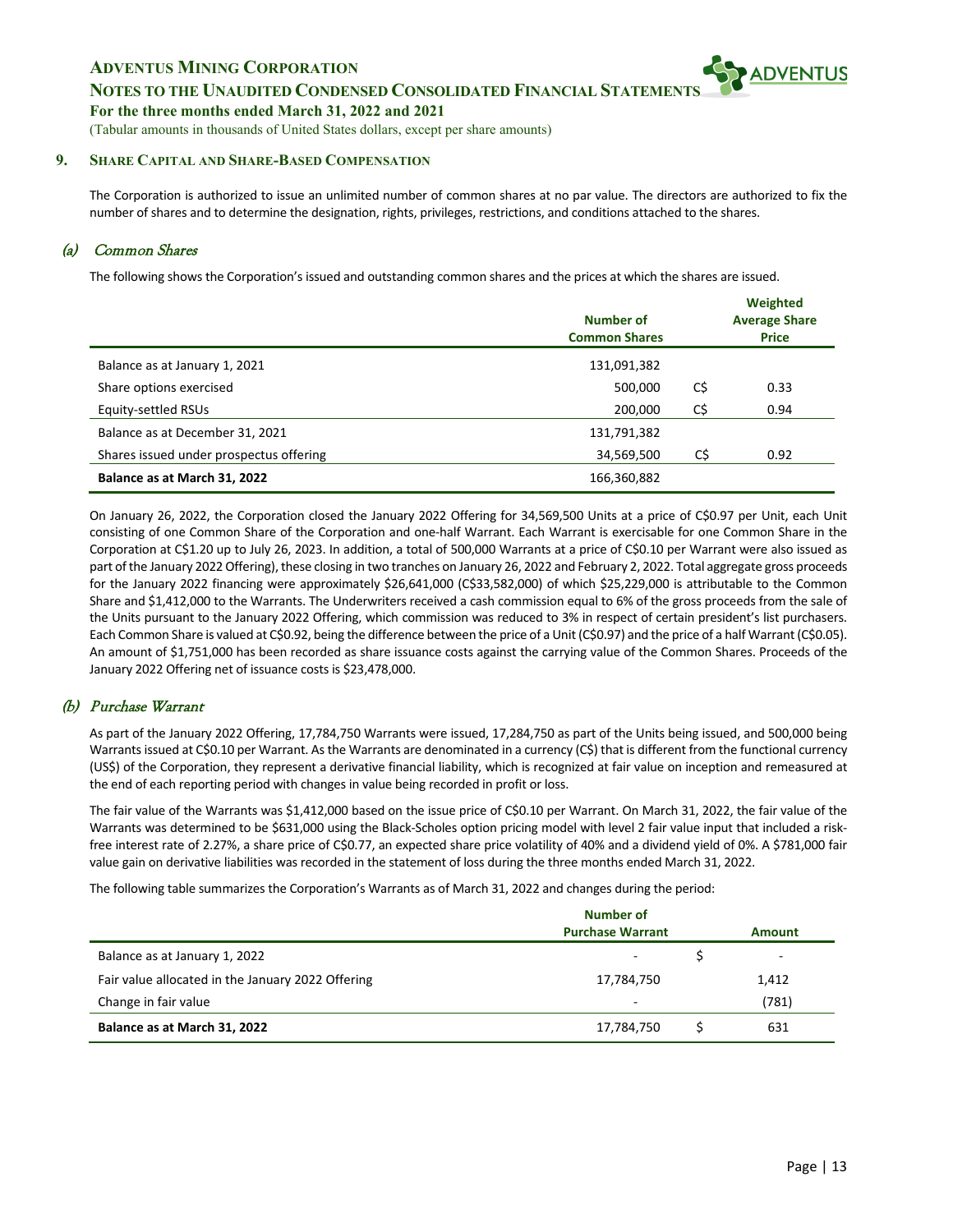**NOTES TO THE UNAUDITED CONDENSED CONSOLIDATED FINANCIAL STATEMENT** 

**For the three months ended March 31, 2022 and 2021**

(Tabular amounts in thousands of United States dollars, except per share amounts)

### **9. SHARE CAPITAL AND SHARE-BASED COMPENSATION (CONTINUED)**

# (c) Stock Options

The following table summarizes the Corporation's stock option plan as of March 31, 2022 and changes during the periods then ended:

| (Expressed in Canadian dollars, except per share<br>amounts) | Number of<br><b>Options</b> |     | Weighted<br>Average<br><b>Exercise Price</b> |
|--------------------------------------------------------------|-----------------------------|-----|----------------------------------------------|
| Options outstanding, January 1, 2021                         | 6,000,000                   | C\$ | 0.90                                         |
| Forfeited                                                    | (350,000)                   |     | 0.97                                         |
| Exercised                                                    | (500,000)                   |     | 0.33                                         |
| Options outstanding, December 31, 2021                       | 5,150,000                   |     | 0.95                                         |
| Granted                                                      | 4,325,000                   |     | 0.89                                         |
| Expired, unexercised                                         | (1,300,000)                 |     | 0.80                                         |
| Balance as at March 31, 2022                                 | 8,175,000                   | C\$ | 0.94                                         |

During the three months ended March 31, 2022, the Corporation recorded share-based compensation expense of \$240,000 (March 31, 2021: \$133,000) relating to stock options. 4,325,000 options were granted during the three months ended March 31, 2022 (March 31, 2021: NIL) while 1,300,000 options expired unexercised (March 31, 2021: NIL).

The weighted-average fair value of stock options granted during the three months ended March 31, 2022 was estimated on the dates of grant to be C\$0.89 per option granted using the Black-Scholes option pricing model with the following assumptions:

|                             | 2022           | 2021                     |
|-----------------------------|----------------|--------------------------|
| Expected life (years)       | 5.0            |                          |
| Risk-free interest rate (%) | $1.61 - 1.82$  | -                        |
| Expected volatility (%)     | $71 - 83$      |                          |
| Expected dividend yield (%) | $\overline{a}$ |                          |
| Expected forfeitures (%)    | -              | $\overline{\phantom{0}}$ |

Stock options outstanding and exercisable as March 31, 2022 and December 31, 2021 are as follows:

| Range of exercise prices (\$/option) | Number, outstanding<br>at March 31, 2022    | Number, exercisable<br>at March 31, 2022    | Weighted<br>Average<br><b>Remaining</b><br>contractual life<br>(years) |
|--------------------------------------|---------------------------------------------|---------------------------------------------|------------------------------------------------------------------------|
| $$0.51 - $1.00$                      | 6,775,000                                   | 1,983,334                                   | 3.12                                                                   |
| $$1.01 - $1.50$                      | 1,400,000                                   | 733,346                                     | 0.48                                                                   |
| Balance as at March 31, 2022         | 8,175,000                                   | 2,716,680                                   | 3.60                                                                   |
| Range of exercise prices (\$/option) | Number, outstanding<br>at December 31, 2021 | Number, exercisable<br>at December 31, 2021 | Weighted<br>Average<br><b>Remaining</b><br>contractual life<br>(years) |
| $$0.51 - $1.00$                      | 3,750,000                                   | 3,083,334                                   | 1.41                                                                   |

\$1.01 - \$1.50 1,400,000 733,346 3.08 **Balance as at December 31, 2021** 5,150,000 5,150,000 3,816,680 5,150,000 5,187

**SPADVENTUS**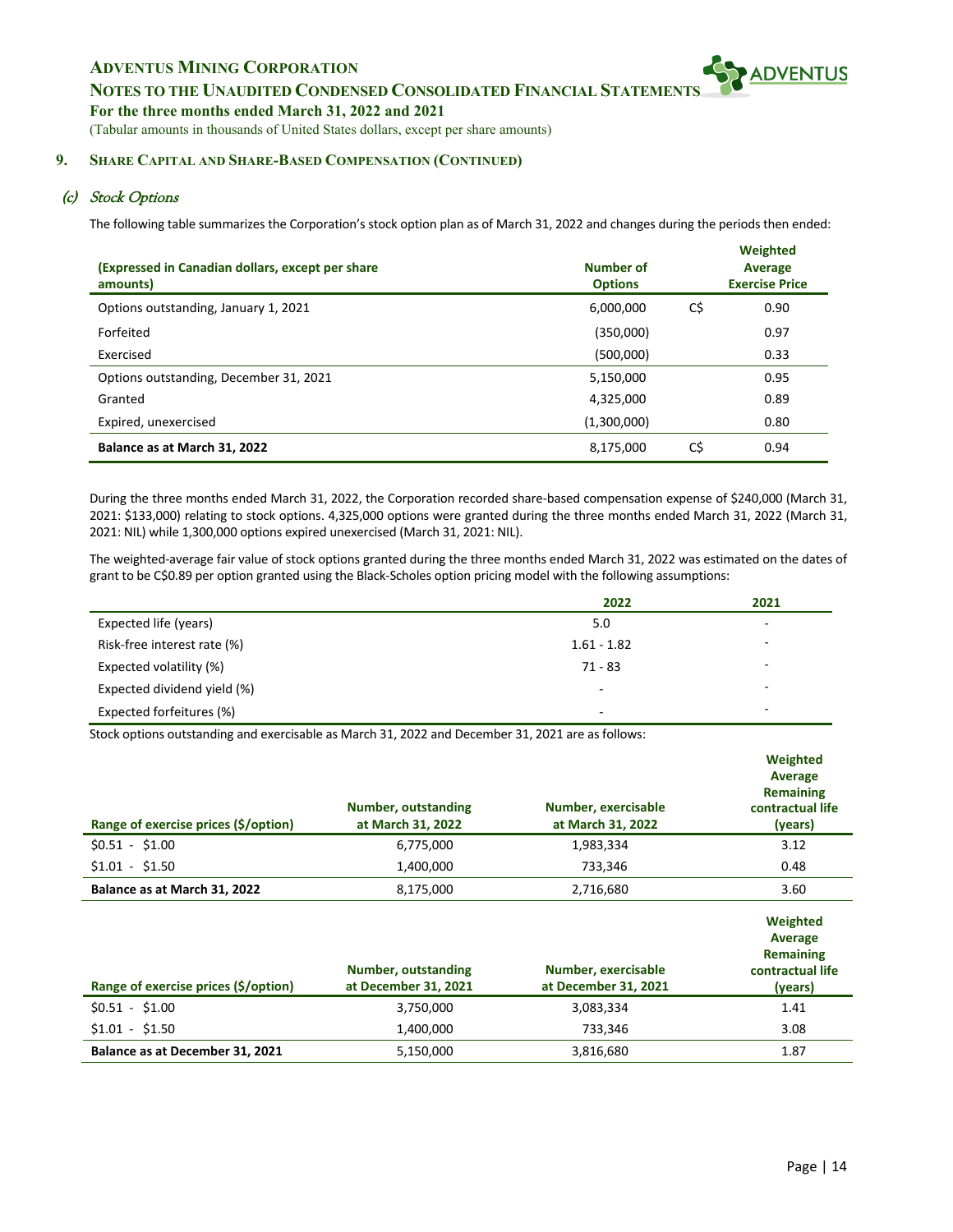**NOTES TO THE UNAUDITED CONDENSED CONSOLIDATED FINANCIAL STATEMENT** 

**For the three months ended March 31, 2022 and 2021**

(Tabular amounts in thousands of United States dollars, except per share amounts)

#### **9. SHARE CAPITAL AND SHARE-BASED COMPENSATION (CONTINUED)**

# (c) RSUs

The following table summarizes the Corporation's RSUs as of March 31, 2022 and December 31, 2022 and changes during the periods then ended:

|                                                           |                       |     | <b>Weighted Average</b><br>Value at Date of |
|-----------------------------------------------------------|-----------------------|-----|---------------------------------------------|
| (Expressed in Canadian dollars, except per share amounts) | <b>Number of RSUs</b> |     | Grant                                       |
| RSUs outstanding, January 1, 2021                         | 1,077,500             | C\$ | 0.99                                        |
| Settled                                                   | (655,000)             |     | 0.92                                        |
| Forfeited                                                 | (25,000)              |     | 0.86                                        |
| RSUs outstanding, December 31, 2021                       | 397,500               | C\$ | 0.90                                        |
| Granted                                                   | 1,480,000             |     | 0.79                                        |
| Settled                                                   | (122,500)             |     | 0.79                                        |
| Balance as at March 31, 2022                              | 1,755,000             | C\$ | 0.81                                        |

Under the Corporation's share compensation plan, RSUs are granted to employees, directors and non-employees as approved by the Corporation's Board of Directors. Each RSU represents a unit with the underlying value equal to the value of one common share of the Corporation, vests over a specified period of service in accordance with the plan and can be equity or cash settled at the discretion of the Corporation. RSUs granted to date vest over a period of two years. In February 2022, 122,500 RSUs were settled in cash at C\$0.79 per share for an aggregate amount of \$77,000 (March 31, 2022: NIL). These RSUs were originally recorded based on fair value at grant date as there was no present obligation to settle in cash and no past practice of stated policies of settling in cash. As management has an option to settle in cash or equity and now has history of cash settlement in the three months ended September 30, 2021, the Corporation recognized the amount owed as a liability.

In February 2022, 1,480,000 RSUs were granted. As the Corporation has a history of cash settlement, the cost of the RSUs is recognized as other liability in the statement of financial position and as an expense in the consolidated statements of loss. The liability is re-measured to fair value at each reporting date with changes in fair value recognized in the consolidated statement of loss. To reflect the settlement history, the Corporation reclassified an amount of \$91,000 previously recorded on equity-basis from contributed surplus to other liabilities.

During the three months ended March 31, 2022, the Corporation recorded share-based compensation expense of \$4,000 (March 31, 2021: \$102,000) relating to RSUs before the change to cash-based settlement. During the three months ended March 31, 2022, an amount of \$93,000 relating to RSUs after the change was recorded in employee benefits.

## (d) Net loss per share

Basic and diluted net loss per share were calculated using the weighted average number of common shares for the respective periods. The diluted net loss per share was calculated using the weighted average number of common shares outstanding for the respective periods after giving effect to dilutive stock options and Restricted Stock Units ("RSUs"). For loss periods, the diluted net loss per share was calculated using weighted average number of common shares outstanding for the respective periods without giving effect to dilutive stock options and RSUs since their inclusion would be anti-dilutive.

| Weighted average number of shares | <b>March 31, 2022</b> | <b>March 31, 2021</b> |
|-----------------------------------|-----------------------|-----------------------|
| Basic and diluted                 | 156.758.243           | 131,130,826           |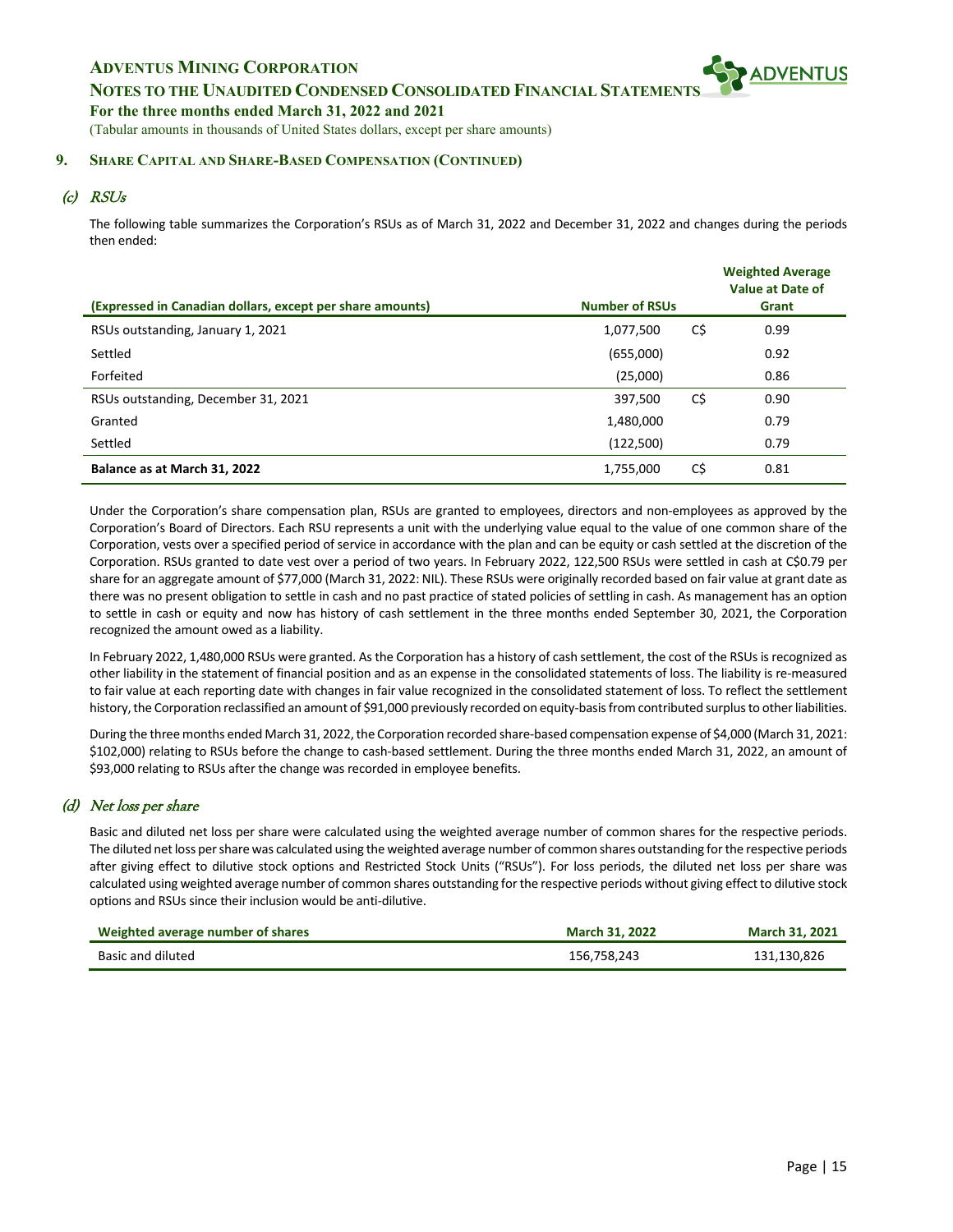## **NOTES TO THE UNAUDITED CONDENSED CONSOLIDATED FINANCIAL STATEMENT**

#### **For the three months ended March 31, 2022 and 2021**

(Tabular amounts in thousands of United States dollars, except per share amounts)

#### **10. RELATED PARTY TRANSACTIONS**

Compensation for key management personnel and directors for the three months ended March 31, 2022 and 2021 is as follows:

| Three months ended March 31, | 2022 | 2021 |
|------------------------------|------|------|
| Salaries and benefits        | 549  | 326  |
| Share-based compensation     | 235  | 214  |
|                              | 784  | 540  |

For the three months ended March 31, 2022, an amount of \$193,000 (March 31, 2021: \$167,000) of salaries and benefits of key management personnel were charged to exploration and evaluation assets including the option to acquire mineral interest in Ecuador for 2021.

#### **11. FINANCIAL INSTRUMENTS AND RISK MANAGEMENT**

#### *Financial Instruments*

#### **Classification**

The Corporation has classified its financial instruments as follows:

| As at March 31, 2022                     | <b>FVTPL</b> | <b>Amortised cost</b> | <b>Total</b> |
|------------------------------------------|--------------|-----------------------|--------------|
| <b>Financial Assets</b>                  |              |                       |              |
| Cash and cash equivalents                | \$<br>23,573 | \$<br>$\blacksquare$  | \$<br>23,573 |
| Other receivables                        |              | 146                   | 146          |
| <b>Total Financial Assets</b>            | \$<br>23,573 | \$<br>146             | \$<br>23,719 |
| <b>Financial Liabilities</b>             |              |                       |              |
| Accounts payable and accrued liabilities |              | 2,489                 | 2,489        |
| <b>Other liabilities</b>                 | 812          |                       | 812          |
| <b>Total Financial Liabilities</b>       | \$<br>812    | \$<br>2,489           | \$<br>3,301  |
|                                          |              |                       |              |
|                                          |              |                       |              |
| As at December 31, 2021                  | <b>FVTPL</b> | <b>Amortised cost</b> | <b>Total</b> |
| <b>Financial Assets</b>                  |              |                       |              |
| Cash and cash equivalents                | \$<br>2,929  | \$                    | \$<br>2,929  |
| Other receivables                        |              | 185                   | 185          |
| <b>Total Financial Assets</b>            | \$<br>2,929  | \$<br>185             | \$<br>3,114  |
| <b>Financial Liabilities</b>             |              |                       |              |
| Accounts payable and accrued liabilities |              | 2,515                 | 2,515        |
| <b>Total Financial Liabilities</b>       | \$           | \$<br>2,515           | \$<br>2,515  |

Financial instruments recorded at fair value on the condensed consolidated statements of financial position are classified using a fair value hierarchy that reflects the significance of the inputs used in making the measurements. The fair value hierarchy has the following levels:

Level 1 – valuation based on quoted prices (unadjusted) observed in active markets for identical assets or liabilities;

Level 2 – valuation techniques based on inputs that are quoted prices of similar instruments in active markets; inputs other than quoted prices used in a valuation model that are observable for that instrument; inputs that are derived principally from or corroborated by observable market data by correlation or other means; and estimates of expected volatility, expected life and expected risk-free rate of return, and;

Level 3 – valuation techniques with significant unobservable market inputs.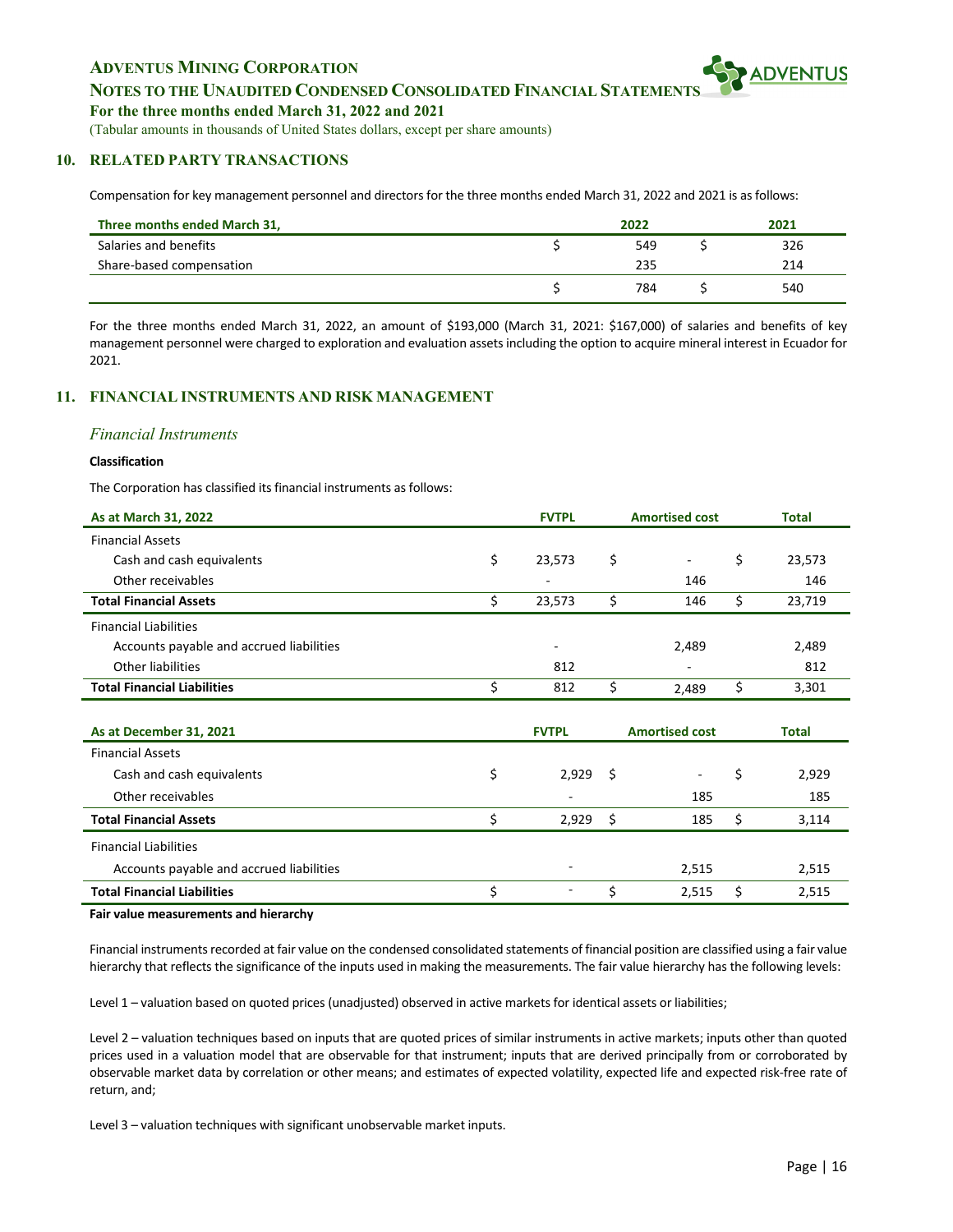

**For the three months ended March 31, 2022 and 2021**

(Tabular amounts in thousands of United States dollars, except per share amounts)

#### **11. FINANCIAL INSTRUMENTS AND RISK MANAGEMENT (CONTINUED)**

Management assessed that the fair values of cash and cash equivalents, other receivables and advances, accounts payables, accrued liabilities and advances and other investment approximate their carrying amounts, largely due to the short-term maturities of these instruments.

Other liabilities consist of RSU liabilities and the derivative liabilities of the Warrant. With the availability of quoted prices in an active market, the RSU liabilities are classified as Level 1 in the fair value hierarchy. As the Warrants are unlisted, they are classified as Level 2 in the fair value hierarchy as the inputs to the determination of fair value such as share price of underlying common shares, risk-free discount rates, dividend rates, etc. can be observed in the open market.

The Corporation's financial assets and liabilities measured in accordance with the fair value hierarchy described above are:

| As at March 31, 2022               | Level 1      |    | Level 2                  | Level 3 |    | <b>Total</b> |
|------------------------------------|--------------|----|--------------------------|---------|----|--------------|
| <b>Financial Assets</b>            |              |    |                          |         |    |              |
| Cash and cash equivalents          | 23,573       | S  | $\overline{\phantom{a}}$ | $\sim$  |    | 23,573       |
| <b>Total Financial Assets</b>      | \$<br>23,573 | S  | $\overline{\phantom{a}}$ | \$      | S  | 23,573       |
| <b>Financial Liabilities</b>       |              |    |                          |         |    |              |
| <b>RSU Liability</b>               | 181          | Ŝ. | $\overline{\phantom{a}}$ | \$<br>۰ | \$ | 181          |
| Derivative liability               | ۰            |    | $\overline{\phantom{a}}$ | 631     |    | 631          |
| <b>Total Financial Liabilities</b> | 181          | Ŝ  | $\overline{\phantom{a}}$ | 631     | Ś  | 812          |

| As at December 31, 2021       | Level 1 | Level 2                  | Level 3 | Total |
|-------------------------------|---------|--------------------------|---------|-------|
| <b>Financial Assets</b>       |         |                          |         |       |
| Cash and cash equivalents     | 2.929   | $\sim$                   | ٠       | 2,929 |
| <b>Total Financial Assets</b> | 2.929   | $\overline{\phantom{a}}$ | $\sim$  | 2,929 |

## *Risk Management*

The Corporation's financial assets and financial liabilities are exposed to various risk factors that may affect the fair value presentation or the amount ultimately received or paid on settlement of its assets and liabilities. The Corporation manages these risks through prudent investment and business decisions and, where the exposure is deemed too high, the Corporation may enter into derivative contracts to reduce this exposure.

A summary of the major financial instrument risks and the Corporation's approach to the management of these risks are included in the annual consolidated financial statements for the year ended December 31, 2021.

#### *Foreign currency risk*

The Corporation is exposed to the financial risks related to the fluctuation of foreign exchange rates of the Canadian dollar relative to the United States dollar. As at March 31, 2022, the Corporation is exposed to currency risk through the following assets and liabilities denominated in the Canadian dollar:

|                                          | March 31, 2022 | <b>December 31, 2021</b> |
|------------------------------------------|----------------|--------------------------|
| Cash and cash equivalents                | 10,244         | 1,415                    |
| Other receivables & prepaid expenses     | 133            | 69                       |
| Accounts payable and accrued liabilities | (631)          | (802)                    |
| Other liabilities                        | (812)          | $\overline{\phantom{a}}$ |
| Net asset exposure                       | 8.934          | 682                      |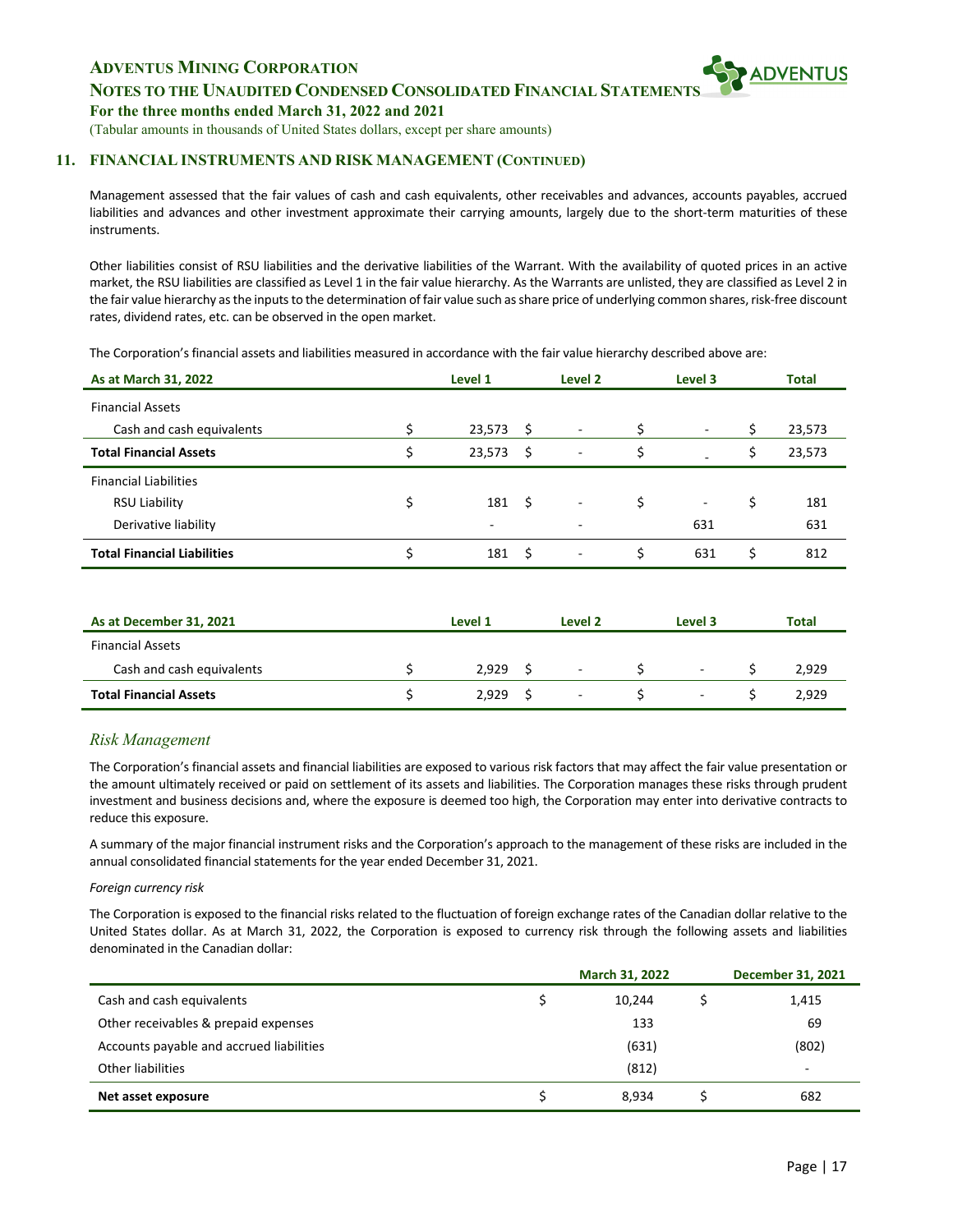## **NOTES TO THE UNAUDITED CONDENSED CONSOLIDATED FINANCIAL STATEMENT**

**For the three months ended March 31, 2022 and 2021**

(Tabular amounts in thousands of United States dollars, except per share amounts)

#### **11. FINANCIAL INSTRUMENTS AND RISK MANAGEMENT (CONTINUED)**

The Corporation is exposed to the financial risks related to the fluctuation of foreign exchange rates of the Euro relative to the United States dollar. As at March 31, 2022, the Corporation is exposed to currency risk through the following assets and liabilities denominated in the Euro:

|                                          | March 31, 2022 | <b>December 31, 2021</b> |
|------------------------------------------|----------------|--------------------------|
| Cash and cash equivalents                | 543            | 522                      |
| Other receivables & prepaid expenses     | 234            | 57                       |
| Accounts payable and accrued liabilities | (472)          | (568)                    |
| Net asset exposure                       | 305            | 11                       |

#### **12. SEGMENTED INFORMATION**

The Corporation operates in one reportable segment, that of exploration and development of mineral properties. It has three geographic locations, namely, Ecuador, Ireland and Canada.

The geographic distribution of the Corporation's assets in exploration and evaluation assets and options to acquire mineral interests as well as total assets are as follows:

| <b>Exploration and Evaluation assets and Options to acquire mineral interests</b> | <b>March 31, 2022</b> | December 31, 2021 |
|-----------------------------------------------------------------------------------|-----------------------|-------------------|
| Ecuador                                                                           | 90.157                | 86.940            |
| Ireland                                                                           | 1.572                 | 1.609             |
|                                                                                   | 91.729                | 88,549            |

| <b>Total Assets</b> | March 31, 2022 | <b>December 31, 2021</b> |
|---------------------|----------------|--------------------------|
| Ecuador             | 97,499         | 93,502                   |
| Ireland             | 2,131          | 2,182                    |
| Canada              | 22,569         | 2,509                    |
|                     | 122,199        | 98,193                   |

#### **13. COMMITMENTS AND OBLIGATIONS**

As at March 31, 2022, the Corporation has the following obligations for mineral property exploration expenditures and other significant contractual obligations:

|                                              | Less than 1 year | 1-3 years | <b>Total</b> |
|----------------------------------------------|------------------|-----------|--------------|
| Exploration expenditure commitments          | 3.212            | 896       | 4.108        |
| Purchase and other commitments               | 467              |           | 467          |
| <b>Advance Payments to Salazar Resources</b> | 250              | -         | 250          |
| Balance as at March 31, 2022                 | 3.929            | 896       | 4.825        |

The Corporation has obtained various mineral rights licenses by staking claims and paying refundable security deposits. Certain expenditures are required on an annual basis, from the date of license issuance, to maintain the licenses in good standing and for refund of security deposits.

#### **Ireland**

In Ireland, on or before the anniversary date of license issuance, and if the required expenditures are not met, the Corporation has the option of reducing claims on a property, posting a refundable security bond for the deficient amount or elect to allow title of the license be cancelled.